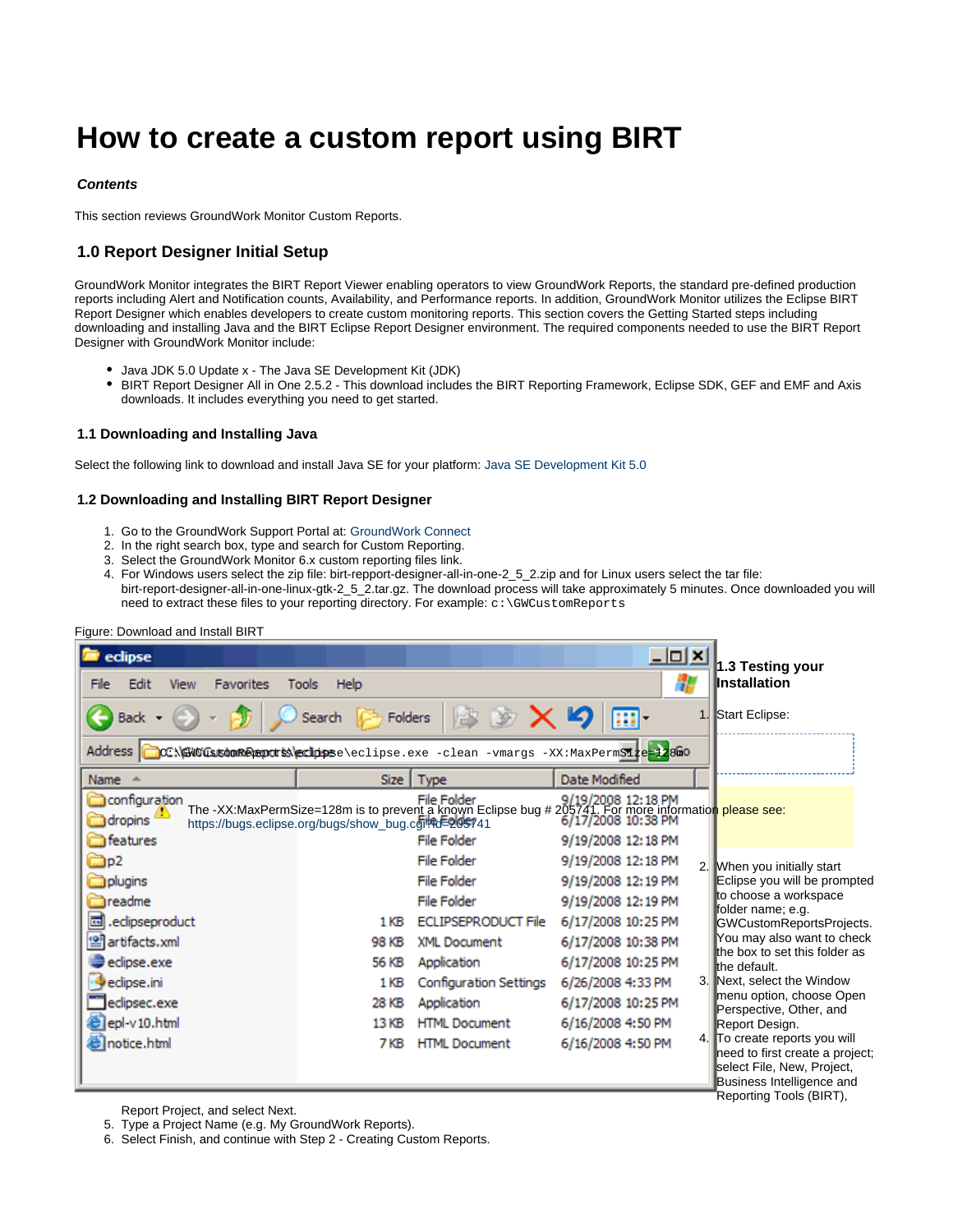⚠ Some configurations may run into a known Eclipse/Firefox view report error. You can use the following to prevent this. This can be put into a startup script that exports the VAR and then starts eclipse. The startup script should include the -XX:MaxPermSize=128m fix documented above. MOZILLA\_FIVE\_HOME=/yourfirefoxinstalltionlocation export MOZILLA\_FIVE\_HOME=/usr/java/jdk1.5.0\_06/jre/lib/i386/client

# **2.0 Creating Custom Reports**

The following steps will guide you through creating a custom Host table report including setting up the report design, data source, and data set.

## **2.1 Setting up a Report Design**

- 1. In the Report Designer, select File, New, and Report.
- 2. If not already selected for you, select My GroundWork Reports (or the name you created earlier in setup) as the parent folder. 3. Type a File name, e.g. gw\_sample\_report, and click Finish.
- 4. Next, we'll add the report parameter. In the Report Design screen (shown below), click on the Outline tab, right-click on Report Parameters, and New Parameter.
- 5. In the New Parameter box change the parameter Name to Host, enter a Prompt Text, e.g. Enter Host, and set the Default value to localhost (or enter your running GroundWork Monitor installation). Leave the other settings as is.
- 6. Click OK.

#### Figure: Naming report and setting parameters



- 1. In the Report Design screen within the Outline tab, right-click Data Sources, and New Data Source.
- 2. Choose Web Services Data Source and enter a Data Source Name as DSWSHost.
- 3. Next, define the WSDL URL or location http://"GWSERVER"/foundation-webapp/services/wshost?wsdl where GWSERVER is your GroundWork Server, leaving the SOAP End Point, Custom Driver Class, and Driver Class Path blank. This data source can be used for any queries into the WSHost WebService.
- 4. You may want to test your server connection by selecting Test Connection. Click Finish.

Figure: Setting Data Source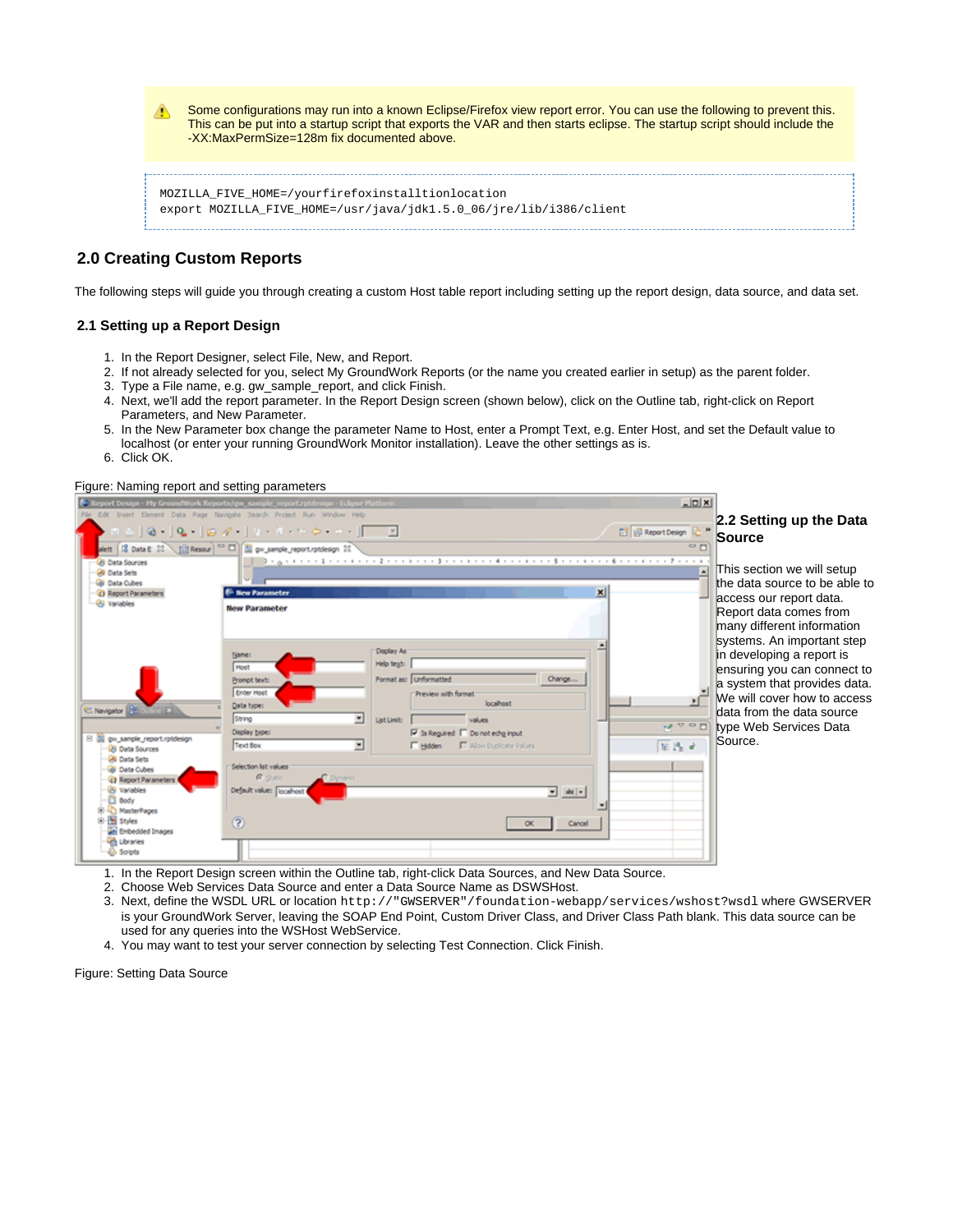| - New Data Source                                                                                                                                                                                   | $ \Box$ $\times$       |
|-----------------------------------------------------------------------------------------------------------------------------------------------------------------------------------------------------|------------------------|
| Select a Data Source Type or Choose a Connection Profile.                                                                                                                                           |                        |
| Provide all the settings for a new data source, or choose a pre-defined connection profile.                                                                                                         |                        |
| C Create from a data source type in the following list                                                                                                                                              |                        |
| C Create from a connection profile in the profile store                                                                                                                                             |                        |
| Classic Models Inc. Sample Database                                                                                                                                                                 |                        |
| Flat File Data Source<br>JDBC Database Connection for Query Builder [Prototype]                                                                                                                     |                        |
| <b>JDBC Data Source</b><br>Scripted Data Source                                                                                                                                                     |                        |
| Web Services Data Source<br>XML Data Source                                                                                                                                                         |                        |
|                                                                                                                                                                                                     |                        |
|                                                                                                                                                                                                     |                        |
| Data Source Name: DSWSHost                                                                                                                                                                          |                        |
|                                                                                                                                                                                                     |                        |
|                                                                                                                                                                                                     |                        |
| $\left( 2\right)$<br>Next ><br>$<$ Back                                                                                                                                                             | Cancel                 |
| Finish                                                                                                                                                                                              |                        |
| Figure: Setting WSDL URL or location                                                                                                                                                                |                        |
| New Web Services Data Source Profile                                                                                                                                                                | $  D $ $\times$<br>2   |
| <b>Web Services Data Source</b>                                                                                                                                                                     | S                      |
| Web Services Data Source                                                                                                                                                                            | (I                     |
| WSDL Descriptor                                                                                                                                                                                     | IΤI<br>la              |
| If the WSDL descriptor of the Web Services is available, enter its URL or browse to its location in the local file system.                                                                          | S6                     |
| WSDL URL or Location: http://GWSERVER/foundation-webapp/services/wshost?wsdl                                                                                                                        | S6<br>Browse<br>In     |
| SOAP End Point                                                                                                                                                                                      | lo<br>al               |
| Specify the SOAP End Point URL. You may omit this value if the end point defined in the WSDL is to be used,<br>or if you are using a custom connection class that does not require a end point URL. | S<br>S6                |
|                                                                                                                                                                                                     | CΘ<br>lk               |
| <b>Custom Driver Class</b>                                                                                                                                                                          | M<br>∣in               |
| If connection and query to the Web Services is made through a custom Java class, enter the fully qualified class name here.                                                                         |                        |
| Driver Class Path                                                                                                                                                                                   |                        |
| A semicolon(;)-separated list of additional JAR files and directories to search for the custom driver class.                                                                                        |                        |
|                                                                                                                                                                                                     |                        |
|                                                                                                                                                                                                     |                        |
|                                                                                                                                                                                                     | <b>Test Connection</b> |
|                                                                                                                                                                                                     |                        |
|                                                                                                                                                                                                     |                        |
|                                                                                                                                                                                                     |                        |
| 3<br>Next<br>< Back                                                                                                                                                                                 | Finish<br>Cancel       |

# **2.3 Setting up a Data Source over SSL (https)**

his section will discuss the dditional steps required to set up a data source to a erver utilizing SSL (https). addition to the steps utlined in the procedure above, you must copy the SSL certificate from the erver to a file, import the ertificate in the java eystore, and modify the WSDL URL or Location field Eclipse.

Copy the secure server SSL certificate to a file:

- 1. This guide was developed using Windows XP with Internet Explorer. This exact procedure may be different depending on the specific web browser and operating system used.
- 2. Open a web browser and navigate URL of the server, i.e. https://<groundwork server FQDN>. Ignore or click through any warnings encountered
- 3. View the sites certificate, select the details tab, and click "Copy to File"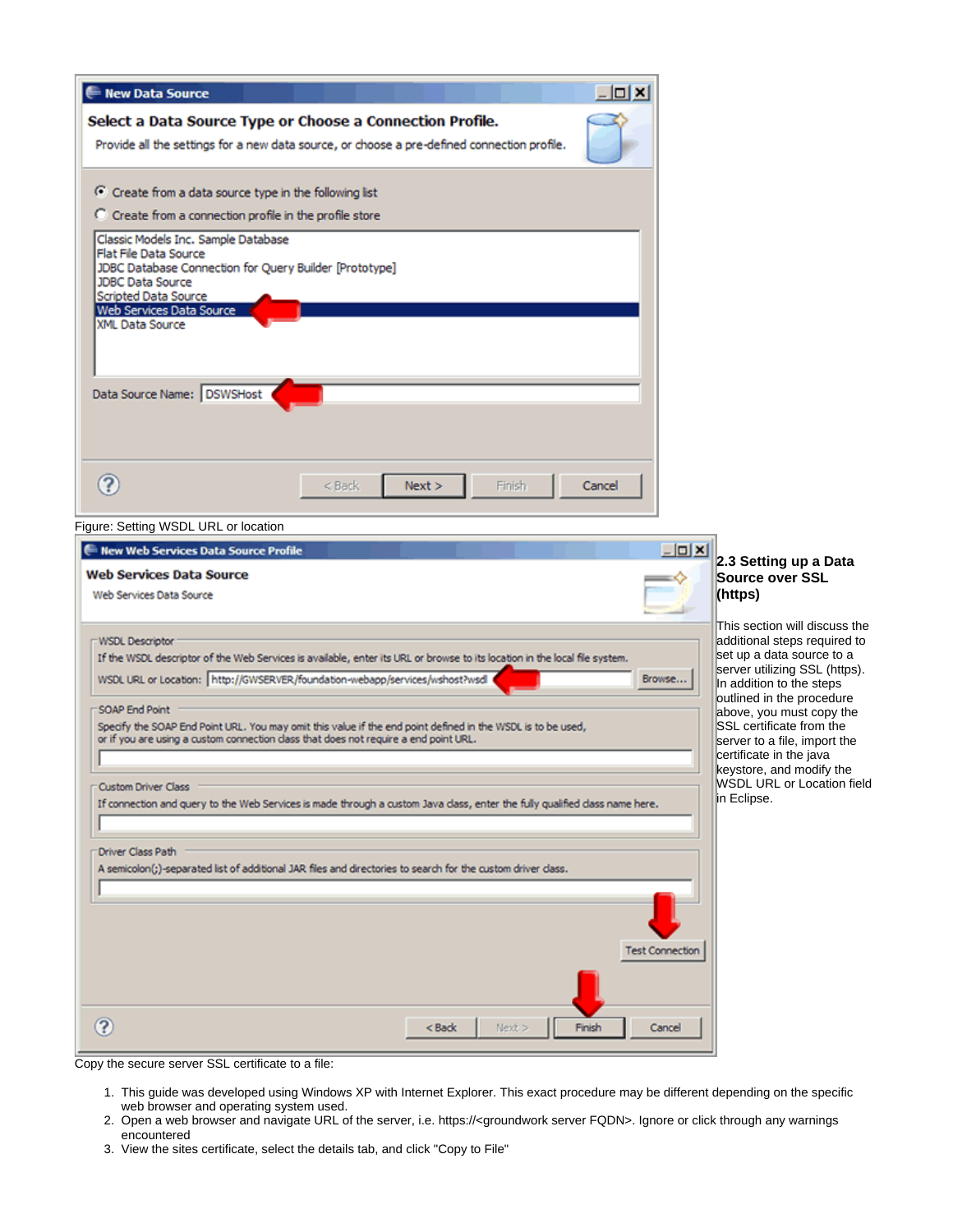- 4. Select DER encoded binary X.509 (.CER) as the format.
- 5. Browse and select the name and location of the exported certificate. Once the certificate is exported, close the browser.

Import the exported certificate:

- 1. Open a command prompt and navigate to the directory containing java's keytool.exe. For a standard Windows Xp installation with Java 1.7.0\_04-b22 iunstalled, this path is "C:\Program Files\Java\jre7\bin\". Also note the full path to cacerts in the java install. For this installation example this is "C:\Program Files\Java\jre7\lib\security\cacerts"
- 2. Import the certificate you exported earlier:

keytool.exe -import -trustcacerts -file <full path to the exported certificate> -alias <my\_cert\_alias> -keystore "<full path to cacerts>"

You will be prompted for the keystore password, which by default is "changeit". If desired, you can change this password:

keytool -storepasswd -keystore "<full path to cacerts>"

3. Verify the certificate was imported correctly through the java applet in control pannel: Security -> Certificates -> System tab. the Certificate type is "Secure site CA"

Modify the WSDL URL or Location field in Eclipse.

1. The procedure for setting up the data source is the same as the previous section, except you have to modify the WSDL URL or Location field in Eclipse:

https://<groundwork server FQDN>/foundation-webapp/services/wshost?wsdl

- where <groundwork server FQDN> is the exact same name used when copying the certificate to a file.
- 2. The Report Designer automatically prompts for Web Service API credentials with a dialog box. By default GroundWork uses the credentials for user wsuser defined in the Portal Administration User Management page. At install time the password is set to wsuser but can be changed. After successful authentication, the credentials will be remembered and the Report Designer will not prompt for them while working on the report.
	- When you change the credentials for wsuser, the ws\_client.properties file needs to be adjusted as well. The /usr/local/groundwork/config/ws\_client.properties file is used by the BIRT Viewer at run time to obtain the access credentials.
- 3. Test your server connection by selecting Test Connection. You will be propted to provide the username and password for wsuser.

#### **2.4 Setting up a Data Set**

Data sources typically contain more data than is needed in an effective report. This section explains how to define data sets to retrieve only the data required for a report. Specifically, this section describes the process for setting up a Web Service Data Set, the data to be included in the report. We'll start by creating a new Data Set Name (GWHosts) and continue with defining the parameters which indicates what data will be queried from the Web Service Data Source.

#### **Creating a New Data Set**

- 1. In the Report Design screen and within the Outline tab, right-click Data Sets, and New Data Set.
- 2. Make sure Data Source equals the one created previously (e.g. DSWSHost).
- 3. Enter a Data Set Name (e.g. GWHosts) and click Next.
- 4. The Report Designer automatically prompts for Web Service API credentials with a dialog box. By default GroundWork uses the credentials for user wsuser defined in the Portal Administration User Management page. At install time the password is set to wsuser but can be changed. After successful authentication, the credentials will be remembered and the Report Designer will not prompt for them while working on the report.

When you change the credentials for wsuser, the ws\_client.properties file needs to be adjusted as well. The А /usr/local/groundwork/config/ws\_client.properties file is used by the BIRT Viewer at run time to obtain the access credentials.

Figure: Creating Data Set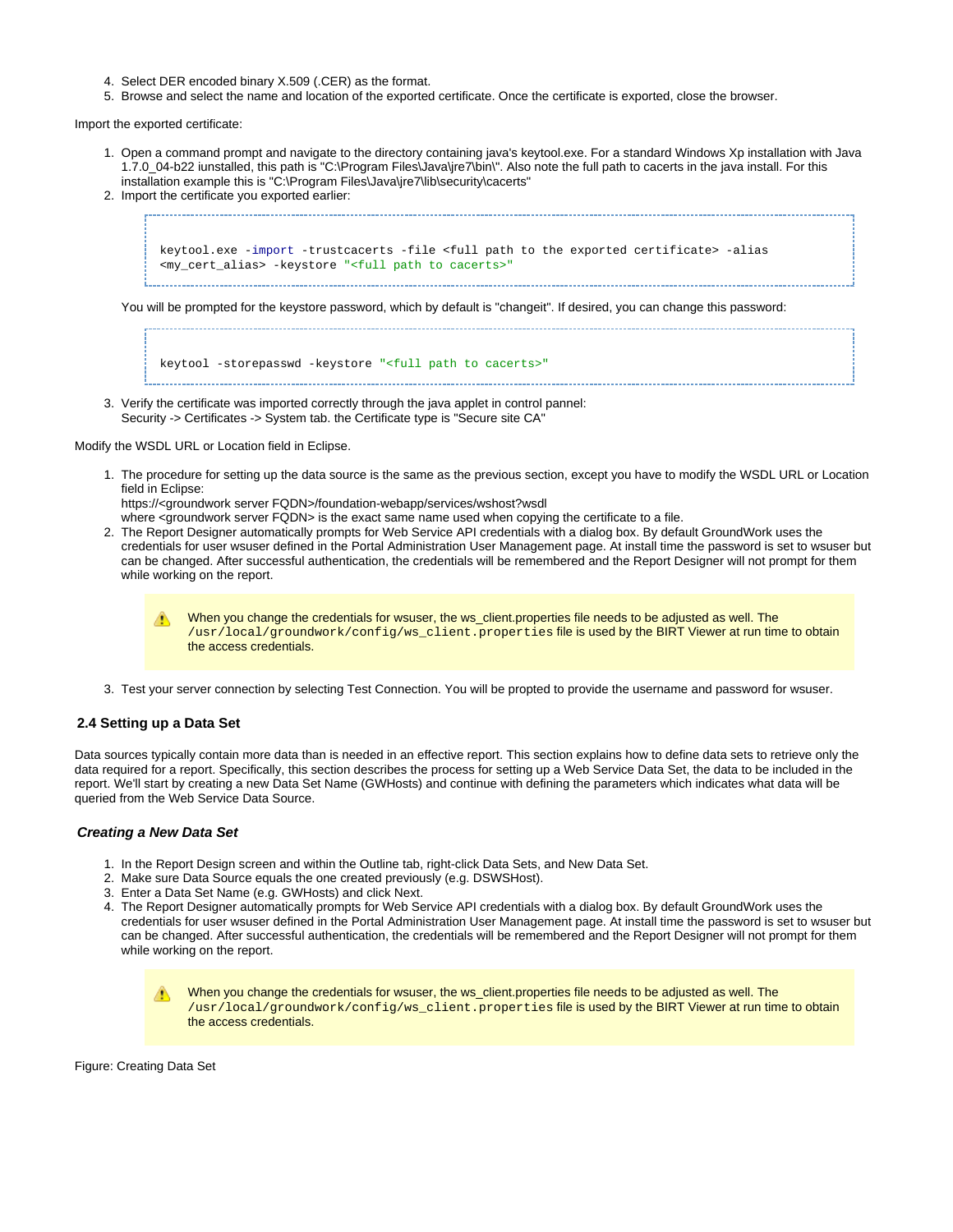| Mew Data Set                                  |                    | $L = 1$          |
|-----------------------------------------------|--------------------|------------------|
| <b>New Data Set</b>                           |                    |                  |
| Create a new data set.                        |                    |                  |
| Data Source Selection                         |                    |                  |
|                                               |                    |                  |
| type filter text                              |                    |                  |
| □ Web Services Data Source<br><b>DSWSHost</b> |                    |                  |
|                                               |                    |                  |
| Data Set Type:<br>Web Services Data Set       |                    | ▼                |
|                                               |                    |                  |
| Data Set Name:<br>GWHosts                     |                    |                  |
| 3                                             | $<$ Back<br>Next > | Finish<br>Cancel |

Continue defining the parameters. Expand the list and select the method you would like to use (e.g. getHosts), click Next.

Figure: Selecting a WSDL operation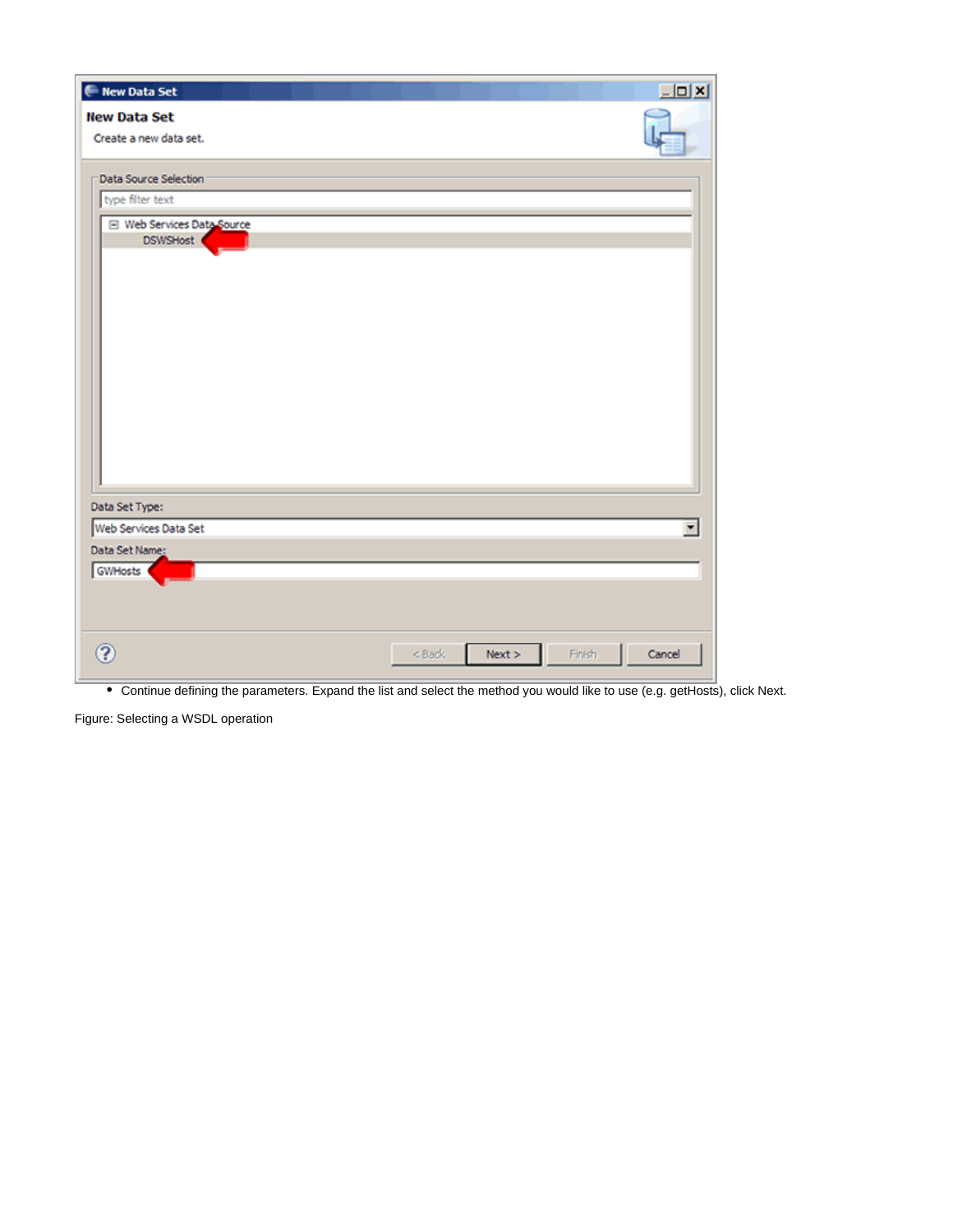| <b>New Web Services Data Set</b> | $ \Box$ $\times$                                                                       |
|----------------------------------|----------------------------------------------------------------------------------------|
| <b>WSDL Operation</b>            |                                                                                        |
|                                  | Select an operation defined in the data source's WSDL descriptor.                      |
|                                  |                                                                                        |
|                                  |                                                                                        |
| Ξ<br>E UR WSHostService          | http://poy.groundwork.groundworkopensource.com/foundation-webapp/services/wshost?wsdl  |
| □ Wshost                         |                                                                                        |
| <b>Fall</b> getHosts             |                                                                                        |
|                                  | <b>For</b> hostLookup                                                                  |
|                                  | getHostsByString                                                                       |
|                                  | getHostsByCriteria                                                                     |
|                                  | <b>ED</b> getHostList<br>getSimpleHosts                                                |
|                                  | <b>D</b> getSimpleHost                                                                 |
|                                  | compleHostsByHostGroupName                                                             |
|                                  | con getSimpleHostByCriteria                                                            |
|                                  |                                                                                        |
|                                  |                                                                                        |
| <b>Selected Operation</b>        | getHosts                                                                               |
|                                  |                                                                                        |
| Documentation                    | Retrieves list of Hosts as per the specified type and other parameters. For example, i |
|                                  |                                                                                        |
|                                  |                                                                                        |
|                                  |                                                                                        |
|                                  |                                                                                        |
|                                  | Finish<br>< Back<br>Next ><br>Cancel                                                   |
|                                  |                                                                                        |

Select the SOAP Parameters that will be used as an input for the getHosts call. The fields type, startRange and endRange are required. Click Next.

Figure: Indicating parameters for WSDL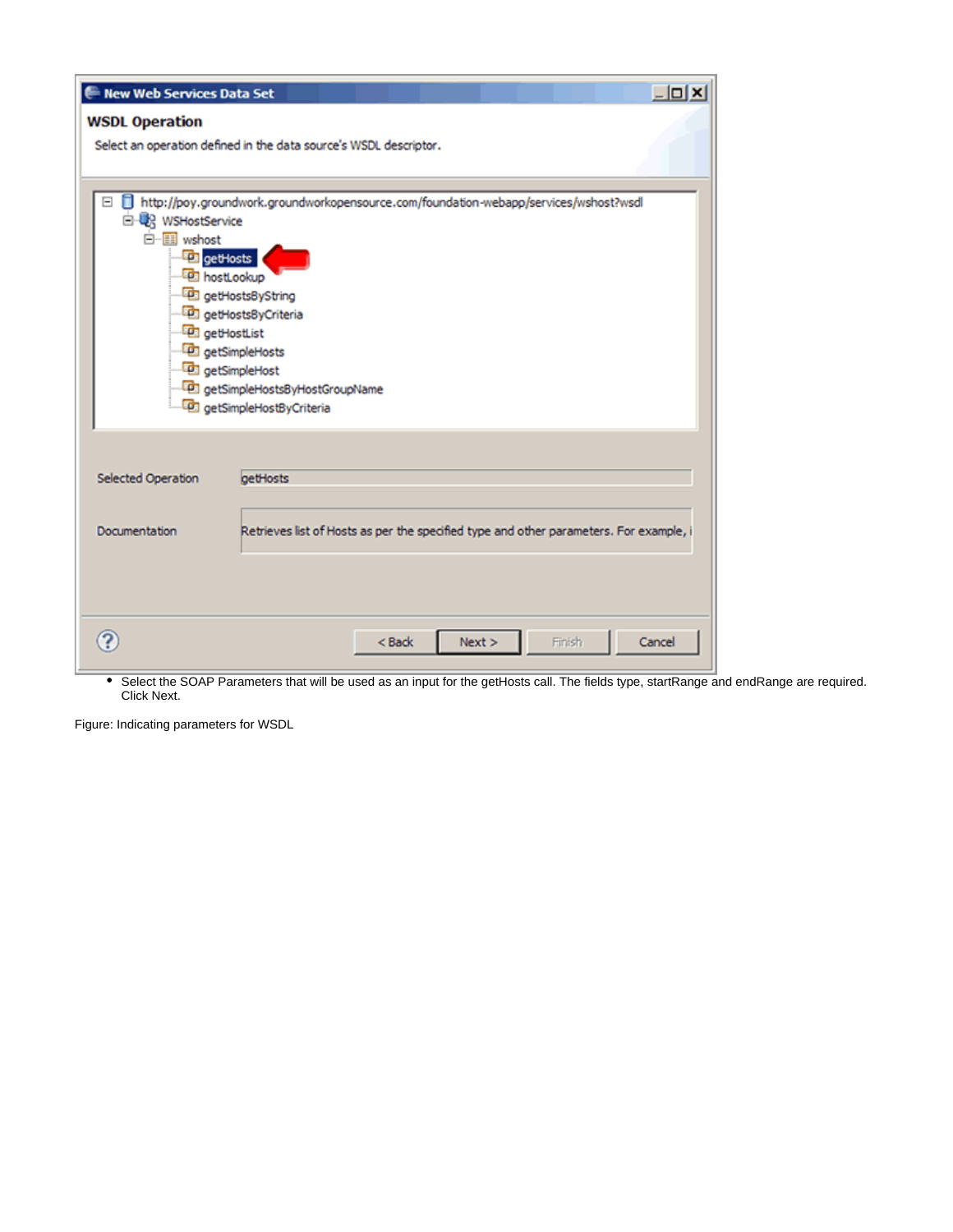| New Web Services Data Set                                                                          | $\Box$ D $\Box$                                                              |
|----------------------------------------------------------------------------------------------------|------------------------------------------------------------------------------|
| <b>SOAP Parameters</b><br>Enter the parameters of chosen WSDL operation.                           |                                                                              |
| Name<br>$\Box$ type<br>$\Box$ value<br>applicationType<br>startRange<br>endRange<br>⊽<br>orderedBy | Data Type                                                                    |
| $\overline{?}$                                                                                     | <b>Deselect All</b><br>Select All<br>Finish.<br>Next > 0<br>Cancel<br>< Back |

For the SOAP Request the parameter and default values need to be defined. Click Edit Parameters and define the defaults. Click Next.

Soap Response. Make sure you select Use schema from response otherwise the return values of the call are not displayed in the next screens. Leave other fields blank. Click Next.

Figure: Editing SOAP Request parameters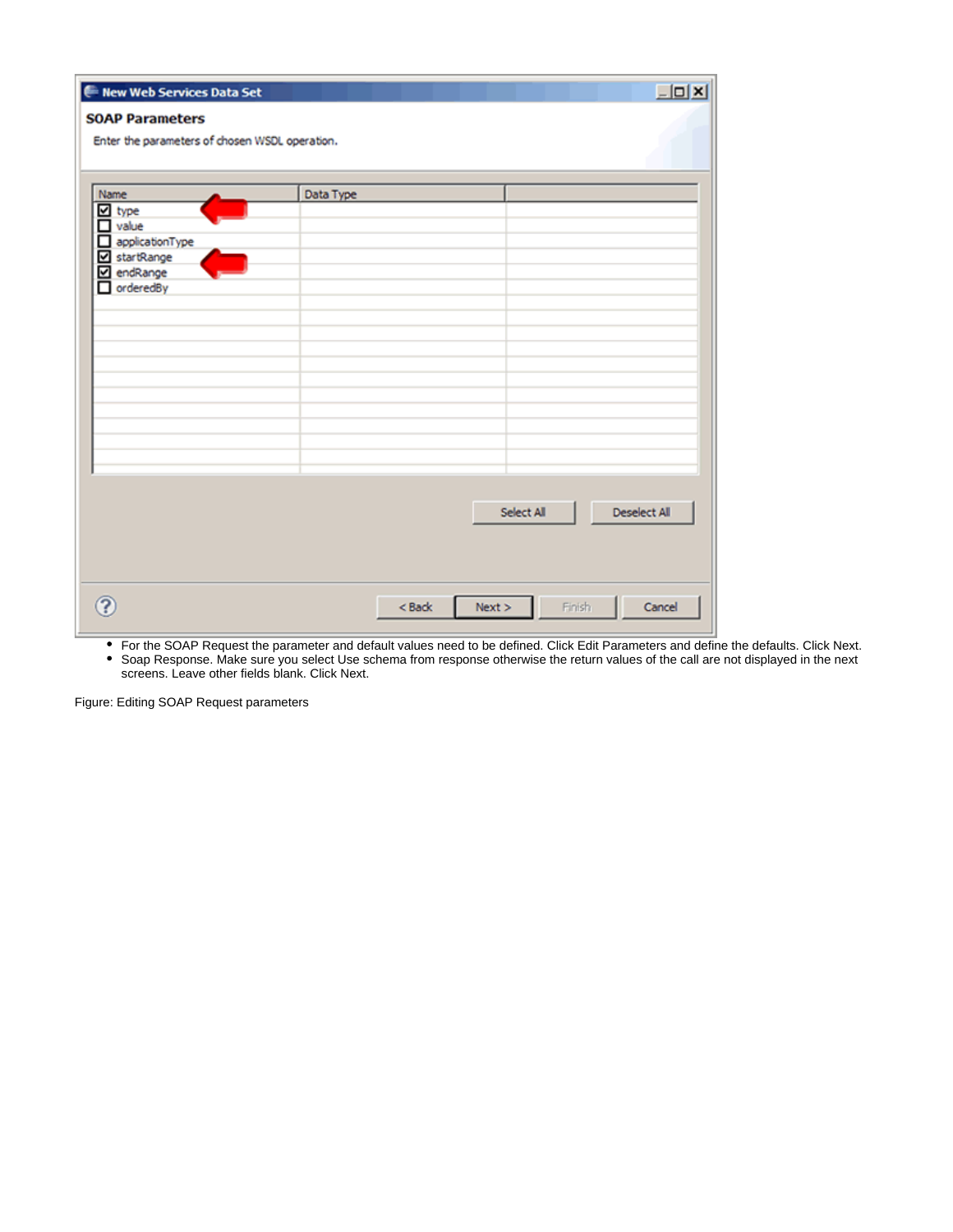|                     | Hew Web Services Data Set                                                                                                                                                                                                                                                                                                                                                 |           |                    | $   \times$                                                       |
|---------------------|---------------------------------------------------------------------------------------------------------------------------------------------------------------------------------------------------------------------------------------------------------------------------------------------------------------------------------------------------------------------------|-----------|--------------------|-------------------------------------------------------------------|
| <b>SOAP Request</b> |                                                                                                                                                                                                                                                                                                                                                                           |           |                    |                                                                   |
|                     | Edit the SOAP request template of this data set. You may leave the text empty if your custom connection<br>class does not require a query text.                                                                                                                                                                                                                           |           |                    |                                                                   |
|                     | xml version="1.0"?<br><soap-env:envelope<br>xmlns:xsd="http://www.w3.org/2001/XMLSchema"<br/>xmlns:SOAP-ENC="http://schemas.xmlsoap.org/soap/encoding/"<br/>xmlns:xsi="http://www.w3.org/2001/XMLSchema-instance"<br/>xmlns:SOAP-ENV="http://schemas.xmlsoap.org/soap/envelope/"&gt;<br/><soap-fnv:rody><br/><b>∈ SOAP Request</b></soap-fnv:rody></soap-env:envelope<br> |           |                    | Regenerate Template<br>Edit Parameter<br>Clear<br>$\vert x \vert$ |
|                     |                                                                                                                                                                                                                                                                                                                                                                           |           |                    |                                                                   |
|                     | Name                                                                                                                                                                                                                                                                                                                                                                      | Data Type | Default Value      |                                                                   |
|                     | type                                                                                                                                                                                                                                                                                                                                                                      |           | <b>ALL</b>         |                                                                   |
| <<br>$<$ /SO        | startRange<br>endRange                                                                                                                                                                                                                                                                                                                                                    |           | $\mathbf{1}$<br>25 | Edit                                                              |
|                     | $\Omega$                                                                                                                                                                                                                                                                                                                                                                  |           | OK                 | Cancel                                                            |
|                     |                                                                                                                                                                                                                                                                                                                                                                           |           |                    |                                                                   |
|                     |                                                                                                                                                                                                                                                                                                                                                                           |           | Next<br>< Back     | Finish<br>Cancel                                                  |

In Row Mapping expand the XML structure and select a value from the response to be included in the Data Set. Select "XML elements named <value> at fixed absolute path" then click OK. This will serve as a "starting point" for the values selected in the column mapping below. In this example we choose Name. Click Next.

Figure: Selecting Values for Data Set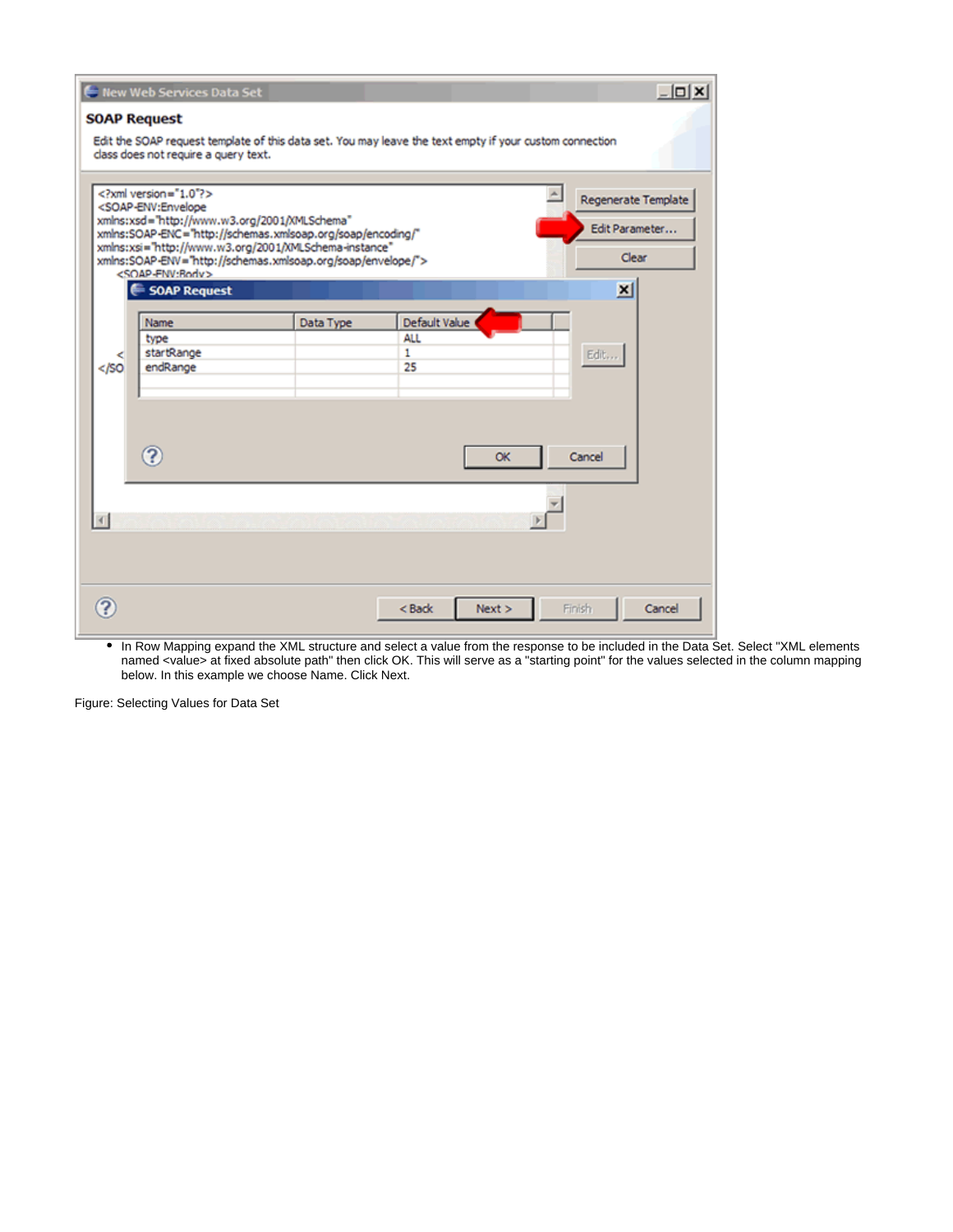

- In the Column Mapping screen select the values from the response to be included in the Data Set (Name, MonitorStatus and LastCheckTime) and add to the mapping. Choose "XML elements at fixed absolute path" the click OK; for clarity, the Column Name can be changed to a more descriptive value (note several elements are simply called "Name.") . Please note that MonitorStatus is an object that needs to be expanded to get the Name. The Column Mapping XPath field will be relative to the Row mapping value selected above. Show Sample Data will run the query and retrieve the real data.
- Click Finish to complete the data set creation.
- Repeat the steps for any other SOAP call for the same or different data sources. Once the Data Source and the Data Sets are completed you can move ahead and assign values to charts, tables, etc.

Figure: Selecting Column Mapping values

**2.5 Creating a Host Table Report**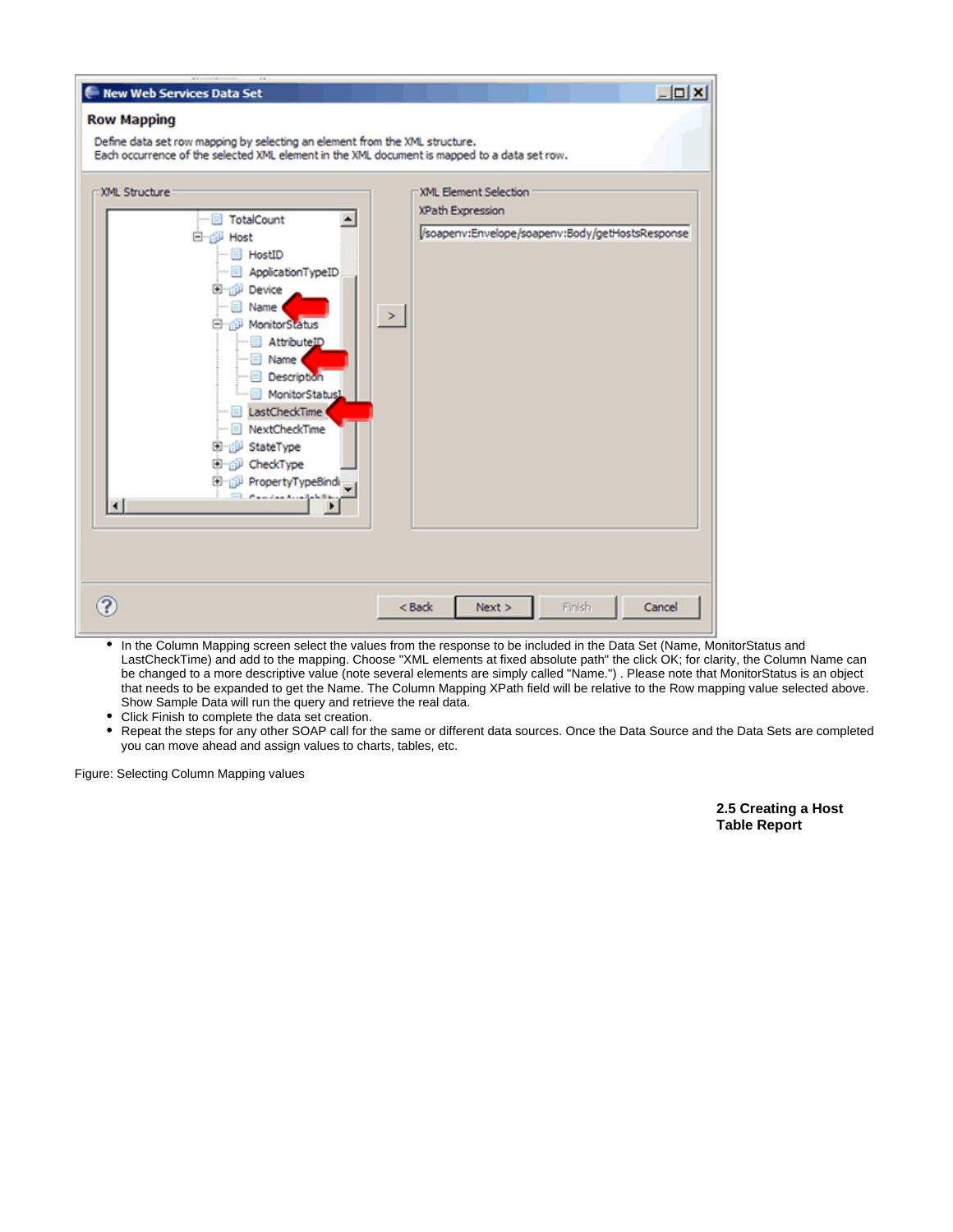

- 1. To create the Host report we defined earlier (gw\_sample\_report.rptdesign), drag GWHosts Data Set from Outline onto the report canvas. A table will be automatically created displaying all columns of the defined Data Set.
- 2. Click the Preview tab to view report. To view the report in other formats, select Run, and View Report.



| E Report Design - Hy GroundWork Reports/gw_sample_report.rptdesign - Eclipse Platform     |                                                    |                                                                                                                                                                                                                                                                                              |                 | L[0 X]                                       |
|-------------------------------------------------------------------------------------------|----------------------------------------------------|----------------------------------------------------------------------------------------------------------------------------------------------------------------------------------------------------------------------------------------------------------------------------------------------|-----------------|----------------------------------------------|
| File Edit Insert Element Data Page Navigate Search Project Run Window Help                |                                                    |                                                                                                                                                                                                                                                                                              |                 |                                              |
|                                                                                           |                                                    |                                                                                                                                                                                                                                                                                              |                 | <b>ET ID Report Design</b><br>Q <sub>n</sub> |
| C Palett   13 Data E 11   C Resour   <sup>co</sup> 0   52 "px_sanple_report.rphdesign 11" |                                                    |                                                                                                                                                                                                                                                                                              |                 |                                              |
| El GB Data Sources<br>-fill oswswet                                                       |                                                    | $\Box$ ) = $\Box$ = $\Box$ = $\Box$ = $\Box$ = $\Box$ = $\Box$ = $\Box$ = $\Box$ = $\Box$ = $\Box$ = $\Box$ = $\Box$ = $\Box$ = $\Box$ = $\Box$ = $\Box$ = $\Box$ = $\Box$ = $\Box$ = $\Box$ = $\Box$ = $\Box$ = $\Box$ = $\Box$ = $\Box$ = $\Box$ = $\Box$ = $\Box$ = $\Box$ = $\Box$ = $\$ |                 |                                              |
| 8-80 Data Sets<br><b>B</b> OWNests                                                        |                                                    |                                                                                                                                                                                                                                                                                              |                 |                                              |
| $ \overline{2}$ Host Name                                                                 | <b>Host Name</b>                                   | Monitor Status                                                                                                                                                                                                                                                                               | LastCheckTime   |                                              |
| - Il Manitor Status<br>- Il LastChediTime                                                 | <b>Plost Namel</b>                                 | [Monitor Status]                                                                                                                                                                                                                                                                             | [LastCheckTime] |                                              |
| <b>GB</b> Data Cubes                                                                      | Footer Row                                         |                                                                                                                                                                                                                                                                                              |                 |                                              |
| 8-93 Report Parameters                                                                    |                                                    |                                                                                                                                                                                                                                                                                              |                 |                                              |
| $\rightarrow$ Most<br>-GI Variables                                                       |                                                    |                                                                                                                                                                                                                                                                                              |                 |                                              |
|                                                                                           |                                                    |                                                                                                                                                                                                                                                                                              |                 |                                              |
| $^{\circ}$<br>C. Navigator <b>SE Outline 23</b>                                           |                                                    |                                                                                                                                                                                                                                                                                              |                 |                                              |
| ÷.                                                                                        |                                                    |                                                                                                                                                                                                                                                                                              |                 |                                              |
| El giu sangle report rotolesign<br>۰                                                      |                                                    |                                                                                                                                                                                                                                                                                              |                 |                                              |
| <b>El Gri Data Sources</b><br><b>D</b> DSWSHost                                           |                                                    |                                                                                                                                                                                                                                                                                              |                 |                                              |
| 8 GBI Data Sets                                                                           |                                                    |                                                                                                                                                                                                                                                                                              |                 |                                              |
| <b>B</b> CWNAIN<br>- Il Host Name                                                         |                                                    |                                                                                                                                                                                                                                                                                              |                 |                                              |
| - E Monitor Status                                                                        |                                                    |                                                                                                                                                                                                                                                                                              |                 |                                              |
| -E LastOred/Time                                                                          |                                                    |                                                                                                                                                                                                                                                                                              |                 |                                              |
| <b>GB</b> Data Cubes<br>⊡                                                                 | H<br>Leyout Master Page Script 104, Source Preview |                                                                                                                                                                                                                                                                                              |                 |                                              |
| l ar                                                                                      |                                                    |                                                                                                                                                                                                                                                                                              |                 | ●図注口                                         |
|                                                                                           |                                                    |                                                                                                                                                                                                                                                                                              |                 |                                              |

Figure: Previewing Host report

# **3.0 Publishing Reports**

This page covers how to publish a custom report you've created using the Report Designer to the Report Viewer in GroundWork Monitor.

A .rptdesign file is created with the BIRT Report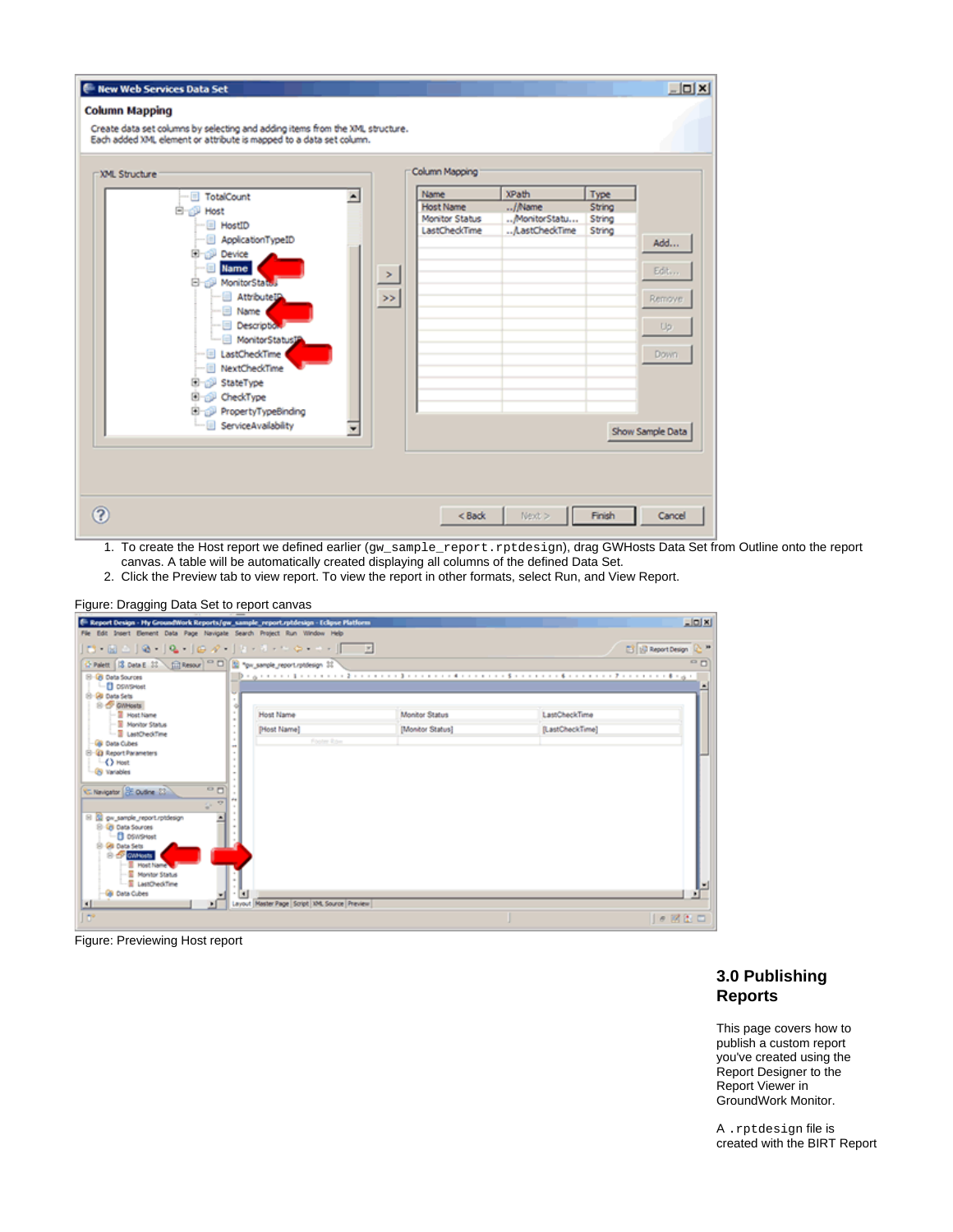| E Report Design - My GroundWork Reports/ow_sample_report.rptdesign - Eclipse Platform |                                               |                                                                                                    |                                                                                                                              |                 | Designer and defines the                            |
|---------------------------------------------------------------------------------------|-----------------------------------------------|----------------------------------------------------------------------------------------------------|------------------------------------------------------------------------------------------------------------------------------|-----------------|-----------------------------------------------------|
| File Edit Page Navigate Search Project Run Window Help                                |                                               |                                                                                                    |                                                                                                                              |                 | content of the report. The                          |
|                                                                                       |                                               |                                                                                                    |                                                                                                                              |                 | <b>Ed Secondary 2 * reports are uploaded to the</b> |
| O Palett   18 Data E ST   Citesour   C D   C px_sample_report/ptdesign 53             |                                               |                                                                                                    |                                                                                                                              | $\circ$ n       | //usr/local/groundwork/                             |
|                                                                                       | Show Report Parameters                        | Note: Current maximum number of data rows is limited to 500. (Click to change Preview Preferences) |                                                                                                                              |                 | directory by default. This                          |
|                                                                                       |                                               |                                                                                                    |                                                                                                                              |                 | location can be configured.                         |
|                                                                                       | <b>Host Name</b>                              | <b>Monitor Status</b>                                                                              | <b>LastCheckTime</b>                                                                                                         |                 | The publishReport option                            |
|                                                                                       | 172 28 115 1                                  | UP                                                                                                 | 2011-08-10T18:47:06.0002                                                                                                     |                 |                                                     |
|                                                                                       | 172 28.115.102                                | LID                                                                                                | 2011-08-10T18:53:17.000Z                                                                                                     |                 | lets you browse and upload                          |
|                                                                                       | 172 28 115 126                                | <b>UNSCHEDULED DOWN</b>                                                                            | 2011-08-11T01:09:47.0002                                                                                                     |                 | a design file (.rptdesign)                          |
|                                                                                       | 172 28.115.127                                | UNSCHEDULED DOWN                                                                                   | 2011-08-10T23:33:37.0002                                                                                                     |                 |                                                     |
|                                                                                       | 172 28.115.130                                | UNSCHEDULED DOWN                                                                                   | 2011-08-11T01:49:37.0002                                                                                                     |                 | to the server for viewing.                          |
|                                                                                       | 172 28.115.134                                | UNSCHEDULED DOWN                                                                                   | 2011-08-11T00 53:47.000Z                                                                                                     |                 |                                                     |
|                                                                                       | 172 28.115.140                                | UP                                                                                                 | 2011-08-10T18:47:26.0002                                                                                                     |                 | 1. From the Reports page,                           |
| $\circ$<br><sup>2</sup> C Navigator (22 Outline 12)                                   | 172.28.115.143                                | LID                                                                                                | 2011-08-10T18:51:26.000Z                                                                                                     |                 |                                                     |
|                                                                                       | 172 28.115.176                                | ŧΡ                                                                                                 | 2011-08-10T18 55 27.0002                                                                                                     |                 | under Report Select, select                         |
| w.                                                                                    | 172 28 115 222                                | UNSCHEDULED DOWN                                                                                   | 2011-08-11T01-29:47.0002                                                                                                     |                 | publishReport from the                              |
|                                                                                       | 172 28 115 228                                | UP                                                                                                 | 2011-08-10T18 49 26 0002                                                                                                     |                 | drop-down list.                                     |
|                                                                                       | 172 28 115 251                                | UNSCHEDULED DOWN                                                                                   | 2011-08-10T20:19:47.000Z                                                                                                     |                 |                                                     |
|                                                                                       | 172 28.115.30                                 | UP                                                                                                 | 2011-08-10T18:51:36.000Z                                                                                                     |                 | 2. Click on an existing report                      |
|                                                                                       | 172 28 115 45                                 |                                                                                                    | 2011-08-10T18:47:36.000Z                                                                                                     |                 | folder that you would like the                      |
|                                                                                       | 172.28.115.98                                 |                                                                                                    | 2011-08-10T18:49:36.000Z                                                                                                     |                 | report to be located. A list of                     |
|                                                                                       | 172 28.115 99                                 | LΙΡ                                                                                                | 2011-08-10T18:47:36.0002                                                                                                     |                 |                                                     |
|                                                                                       | carolina                                      | UP                                                                                                 | 2011-08-10T18:47:36.000Z                                                                                                     |                 | published reports is                                |
|                                                                                       | dakota                                        | UP                                                                                                 | 2011-08-17T14:07:47.0002<br>**********************                                                                           |                 | displayed for each directory.                       |
|                                                                                       | Layout Master Page Script 104, Source Preview |                                                                                                    |                                                                                                                              |                 |                                                     |
| $\mathbb{D}^p$<br>7-7 xml                                                             |                                               |                                                                                                    |                                                                                                                              | $e$ $B$ $C$ $D$ |                                                     |
|                                                                                       |                                               |                                                                                                    | The published report will uplead to the folder that is current (e.g. Avoilability Penerto). If you do not solect an evicting |                 |                                                     |

- The published report will upload to the folder that is current (e.g. AvailabilityReports). If you do not select an existing ♨ folder the report will be place at the bottom of the current folders.
- 3. Click Browse and select a report file to publish.
- 4. Click the Upload button to upload the report to the current directory. The report will be immediately available for viewing.

| <b>Performance View Alerts Notifications Outages</b>                                                                                                                                                                                                                                                                                                                                                                                                                                        |                                                                                                                                                                                                                                                                                                                                                                                                                                                                                                                                                                                                                                                                                                                                              |  |  |  |  |
|---------------------------------------------------------------------------------------------------------------------------------------------------------------------------------------------------------------------------------------------------------------------------------------------------------------------------------------------------------------------------------------------------------------------------------------------------------------------------------------------|----------------------------------------------------------------------------------------------------------------------------------------------------------------------------------------------------------------------------------------------------------------------------------------------------------------------------------------------------------------------------------------------------------------------------------------------------------------------------------------------------------------------------------------------------------------------------------------------------------------------------------------------------------------------------------------------------------------------------------------------|--|--|--|--|
| <b>Report tree</b>                                                                                                                                                                                                                                                                                                                                                                                                                                                                          | <b>Report Viewer</b>                                                                                                                                                                                                                                                                                                                                                                                                                                                                                                                                                                                                                                                                                                                         |  |  |  |  |
| Reports<br>- €<br>Availability Reports<br>$\mathbb{R}$ Event Reports<br>$\frac{1}{2}$ $\frac{1}{2}$ $\frac{1}{2}$ $\frac{1}{2}$ $\frac{1}{2}$ $\frac{1}{2}$ $\frac{1}{2}$ $\frac{1}{2}$ $\frac{1}{2}$ $\frac{1}{2}$ $\frac{1}{2}$ $\frac{1}{2}$ $\frac{1}{2}$ $\frac{1}{2}$ $\frac{1}{2}$ $\frac{1}{2}$ $\frac{1}{2}$ $\frac{1}{2}$ $\frac{1}{2}$ $\frac{1}{2}$ $\frac{1}{2}$ $\frac{1}{2}$<br>Ė.<br>Performance Reports<br><b>M</b> Status Report<br><b>Report Select</b><br>publishReport | In order to publish a report, please click the browse button and select a report file to publish. Once you have selected the report file you would like to<br>publish click the ": Publish": button to upload the report to the currently selected directory in the tree. The report published will immediately<br>be available for viewing.<br>Browse.<br>Upload<br>Report file to publish (".rptdesign):<br>Existing Report files in selected Directory:<br>gw-service-state-transitions.rptdesign<br>19-08-2009 at 08:30:42 PDT<br>gw-host-availability.rptdesign<br>19-08-2009 at 12:27:49 PDT<br>ow-host-state-transitions.rptdesign<br>19-08-2009 at 08:30:42 PDT<br>gw-hostgroup-availability.rptdesign<br>19-08-2009 at 12:27:49 PDT |  |  |  |  |

# **4.0 Foundation Entity Descriptions**

This section describes the Foundation data which can be queried with the BIRT Foundation ODA.

The GroundWork Data Source allows for report designers to query entity information stored in the Foundation by exposing a set of entities and entity properties that a report designer can query and filter by.

Each entity has a set of related data properties that are returned as a result of an entity query. Each entity property is defined as either being built-in or dynamic. A built-in entity property is common to the entity regardless of the application type for the entity. A dynamic property is a property that is related to a specific application type (e.g. NAGIOS). When defining an entity query, the report designer defines the entity type that he / she wants to query as well as the application type for the entity. If the report designer chooses the SYSTEM application type then only the built-in properties for the specified entity will be returned in the query. If the report designer chooses another application type such as NAGIOS then both the built-in and application type specific properties for the specified entity will be returned in the query.

When constructing the entity query in the report designer the user can define a query filter that defines which data should be returned. This is similar to using a SQL "WHERE" clause when using SQL to query information from a database. Currently, only the built-in properties of an entity can be used to define a query filter. The entity tables below describe the available entities and their related data properties and whether or not the property can be used in a query filter (Filterable).

Also see Statistical Entity Descriptions.

#### **4.1 Foundation (Physical) Entities**

#### **APPLICATION\_TYPE**

Types of systems / applications that can be monitored through the system (e.g. NAGIOS, SYSLOG, JMX)

Table: Application Type

| Property Name   | Application<br>Туре | Description                                           | Date Type   | Filterable |
|-----------------|---------------------|-------------------------------------------------------|-------------|------------|
| ApplicationType | SYSTEM              | Unique name of Application Type (e.g. NAGIOS, SYSTEM) | String(128) |            |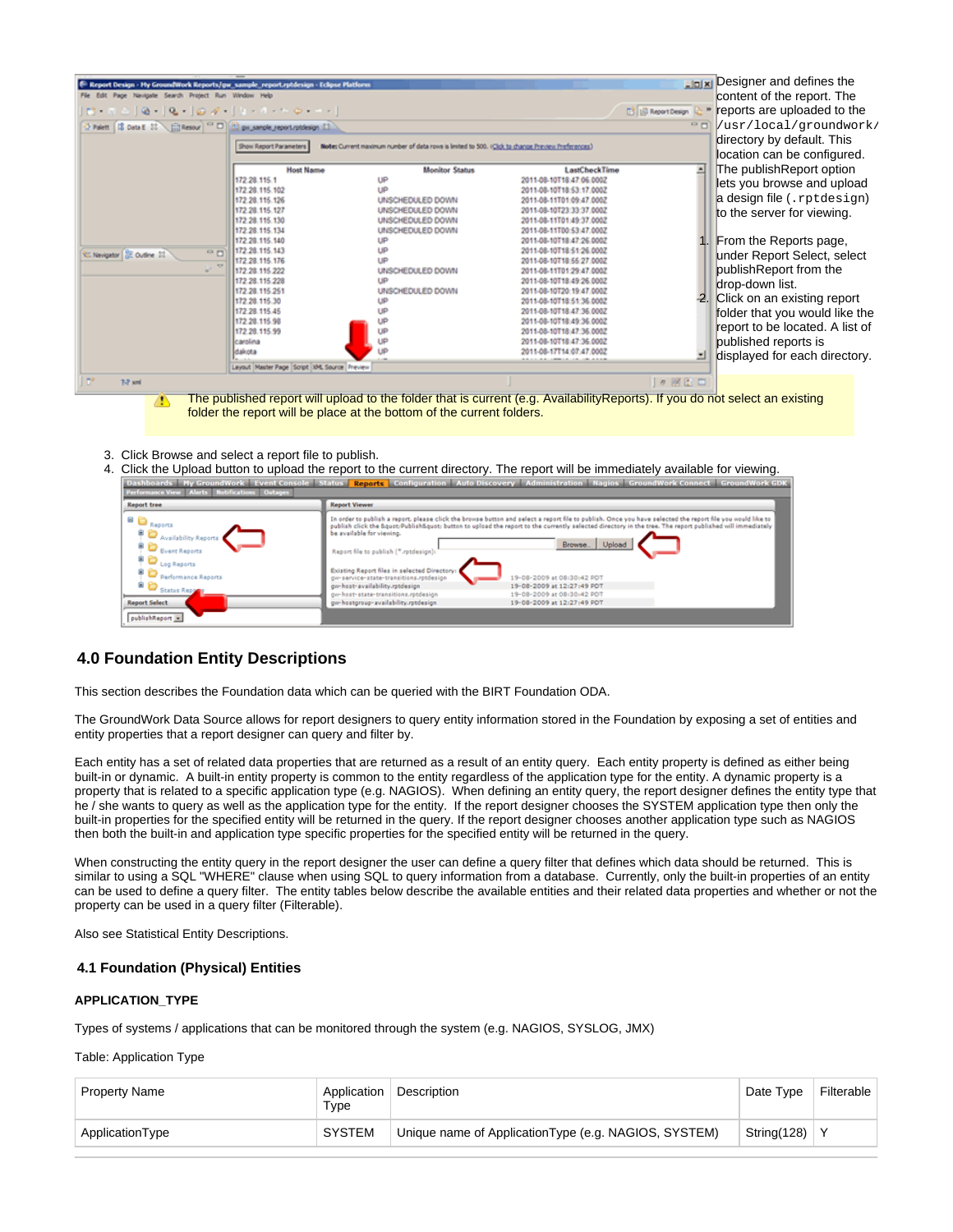| ApplicationTypeId            | <b>SYSTEM</b> | Application Type unique identifier                                                                                                                  | Integer     | Y            |
|------------------------------|---------------|-----------------------------------------------------------------------------------------------------------------------------------------------------|-------------|--------------|
| Description                  | <b>SYSTEM</b> | Textual description of application type                                                                                                             | String(254) | Y            |
| HostCount                    | <b>SYSTEM</b> | Number of hosts related to application type                                                                                                         | Long        | N            |
| <b>ServiceCount</b>          | <b>SYSTEM</b> | Number of service checks related to application type                                                                                                | Long        | N            |
| STAT_HOST_STATUS_DOWN        | <b>SYSTEM</b> | Number of hosts currently in the DOWN state for the entire<br>system. These statistics are not currently broken down by<br>application type.        | Long        | $\mathsf{N}$ |
| STAT HOST STATUS PENDING     | <b>SYSTEM</b> | Number of hosts currently in the PENDING state for the<br>entire system. These statistics are not currently broken<br>down by application type.     | Long        | N            |
| STAT_HOST_STATUS_UNREACHABLE | <b>SYSTEM</b> | Number of hosts currently in the UNREACHABLE state for<br>the entire system. These statistics are not currently broken<br>down by application type. | Long        | N            |
| STAT_HOST_STATUS_UP          | <b>SYSTEM</b> | Number of hosts currently in the UP state for the entire<br>system. These statistics are not currently broken down by<br>application type.          | Long        | N            |
| STAT_SERVICE_STATUS_CRITICAL | <b>SYSTEM</b> | Number of services currently in the CRITICAL state for the<br>entire system. These statistics are not currently broken<br>down by application type. | Long        | N            |
| STAT_SERVICE_STATUS_OK       | <b>SYSTEM</b> | Number of services currently in the OK state for the entire<br>system. These statistics are not currently broken down by<br>application type.       | Long        | N            |
| STAT_SERVICE_STATUS_PENDING  | <b>SYSTEM</b> | Number of services currently in the PENDING state for the<br>entire system. These statistics are not currently broken<br>down by application type.  | Long        | N            |
| STAT_SERVICE_STATUS_UNKNOWN  | <b>SYSTEM</b> | Number of services currently in the UNKNOWN state for the<br>entire system. These statistics are not currently broken<br>down by application type.  | Long        | N            |
| STAT_SERVICE_STATUS_WARNING  | <b>SYSTEM</b> | Number of services currently in the WARNING state for the<br>entire system. These statistics are not currently broken<br>down by application type.  | Long        | N            |

# **CATEGORY**

Logical grouping of Foundation entities.

Table: Category

| <b>Property Name</b> | <b>Application Type</b> | Description                | Date Type   | Filterable |
|----------------------|-------------------------|----------------------------|-------------|------------|
| Category             | <b>SYSTEM</b>           | Name of category           | String(254) | Y          |
| CategoryId           | <b>SYSTEM</b>           | Category unique identifier | Integer     |            |
| Description          | <b>SYSTEM</b>           | Description of category    | String(254) | Y          |

# **CHECK\_TYPE**

Represents type of check performed, ACTIVE or PASSIVE

Table: Check Type

| <b>Property Name</b> | <b>Application Type</b> | Description                  | Date Type   | Filterable |
|----------------------|-------------------------|------------------------------|-------------|------------|
| CheckType            | <b>SYSTEM</b>           | <b>Check Type</b>            | String(254) | Υ          |
| CheckTypeId          | <b>SYSTEM</b>           | Check Type unique identifier | Integer     |            |
| Description          | <b>SYSTEM</b>           | Description of check type    | String(254) | Υ          |

# **COMPONENT**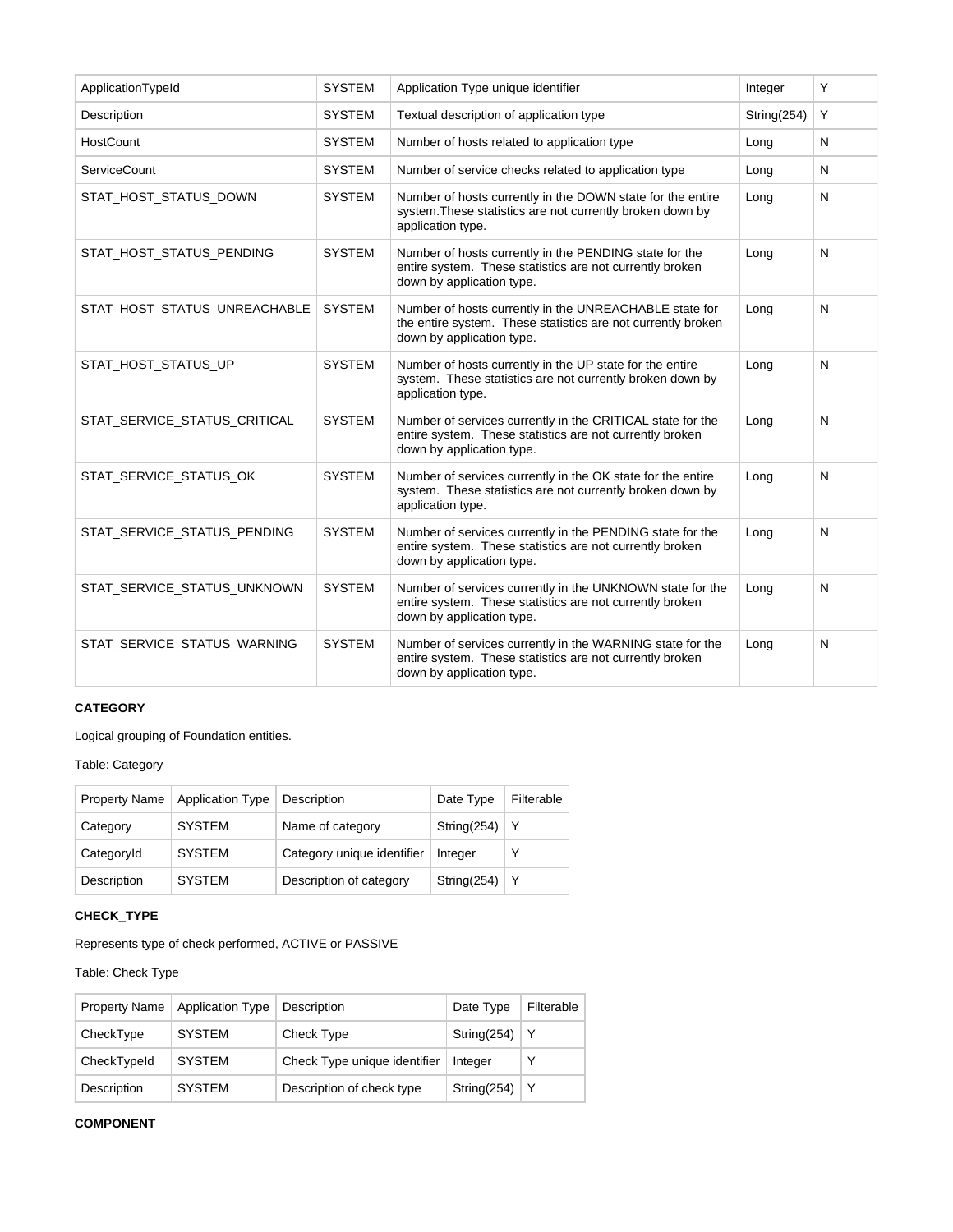#### Table: Component

| <b>Property Name</b> | <b>Application Type</b> | Description                 | Date Type   | Filterable |
|----------------------|-------------------------|-----------------------------|-------------|------------|
| Component            | <b>SYSTEM</b>           | Component name              | String(128) | Υ          |
| ComponentId          | <b>SYSTEM</b>           | Component unique identifier | Integer     | ٧          |
| Description          | <b>SYSTEM</b>           | Description of component    | String(254) | Y          |

# **DEVICE**

A device represents a server, router, switch, etc.

Table: Device

| <b>Property Name</b> | <b>Application Type</b> | Description                       | Date Type      | Filterable |
|----------------------|-------------------------|-----------------------------------|----------------|------------|
| Device               | <b>SYSTEM</b>           | Device Identification (IP)        | String $(128)$ | Y          |
| Deviceld             | <b>SYSTEM</b>           | Device unique identifier          | Integer        | Υ          |
| Description          | <b>SYSTEM</b>           | Device description                | String(254)    | Y          |
| DisplayName          | <b>SYSTEM</b>           | Device display name (Domain Name) | String(254)    | Y          |

#### **HOST**

A host represents a physical server, workstation, device, etc. that resides on your network.

Table: Host

| <b>Property Name</b>         | Application<br><b>Type</b> | Description                                                              | Date Type   | Filterable |
|------------------------------|----------------------------|--------------------------------------------------------------------------|-------------|------------|
| ApplicationType              | <b>SYSTEM</b>              | Application type for which the host is associated                        | String(128) | Y          |
| ApplicationTypeId            | <b>SYSTEM</b>              | Application type id for which the host is associated                     | Integer     | Υ          |
| Description                  | <b>SYSTEM</b>              | Description of host                                                      | String(254) | Y          |
| Device                       | <b>SYSTEM</b>              | Name of device (usually IP) related to the host                          | String(128) | Υ          |
| DeviceId                     | <b>SYSTEM</b>              | Identifier of device related to the host                                 | Integer     | Y          |
| Host                         | <b>SYSTEM</b>              | Name of host                                                             | String(254) | Y          |
| Hostld                       | <b>SYSTEM</b>              | Unique identifier of host                                                | Integer     | Y          |
| LastCheckTime                | <b>SYSTEM</b>              | Date / Time of last status check                                         | DateTime    | Y          |
| <b>MonitorStatus</b>         | <b>SYSTEM</b>              | Current monitor status for the host                                      | String(254) | Y          |
| MonitorStatusId              | <b>SYSTEM</b>              | Identifer for the current monitor status of the host                     | Integer     | Y          |
| <b>ServiceCount</b>          | <b>SYSTEM</b>              | Number of services related to the host                                   | Long        | N          |
| STAT SERVICE STATUS CRITICAL | <b>SYSTEM</b>              | Number of host related services currently in the CRITICAL<br>state       | Long        | N          |
| STAT SERVICE STATUS OK       | <b>SYSTEM</b>              | Number of host related services currently in the OK state                | Long        | N          |
| STAT SERVICE STATUS PENDING  | <b>SYSTEM</b>              | Number of host related services currently in the PENDING<br>state        | Long        | N          |
| STAT SERVICE STATUS UNKNOWN  | <b>SYSTEM</b>              | Number of host related services currently in the<br><b>UNKNOWN</b> state | Long        | N          |
| STAT_SERVICE_STATUS_WARNING  | <b>SYSTEM</b>              | Number of host related services currently in the<br><b>WARNING</b> state | Long        | N          |

# **HOSTGROUP**

A grouping of hosts for reporting and display purposes.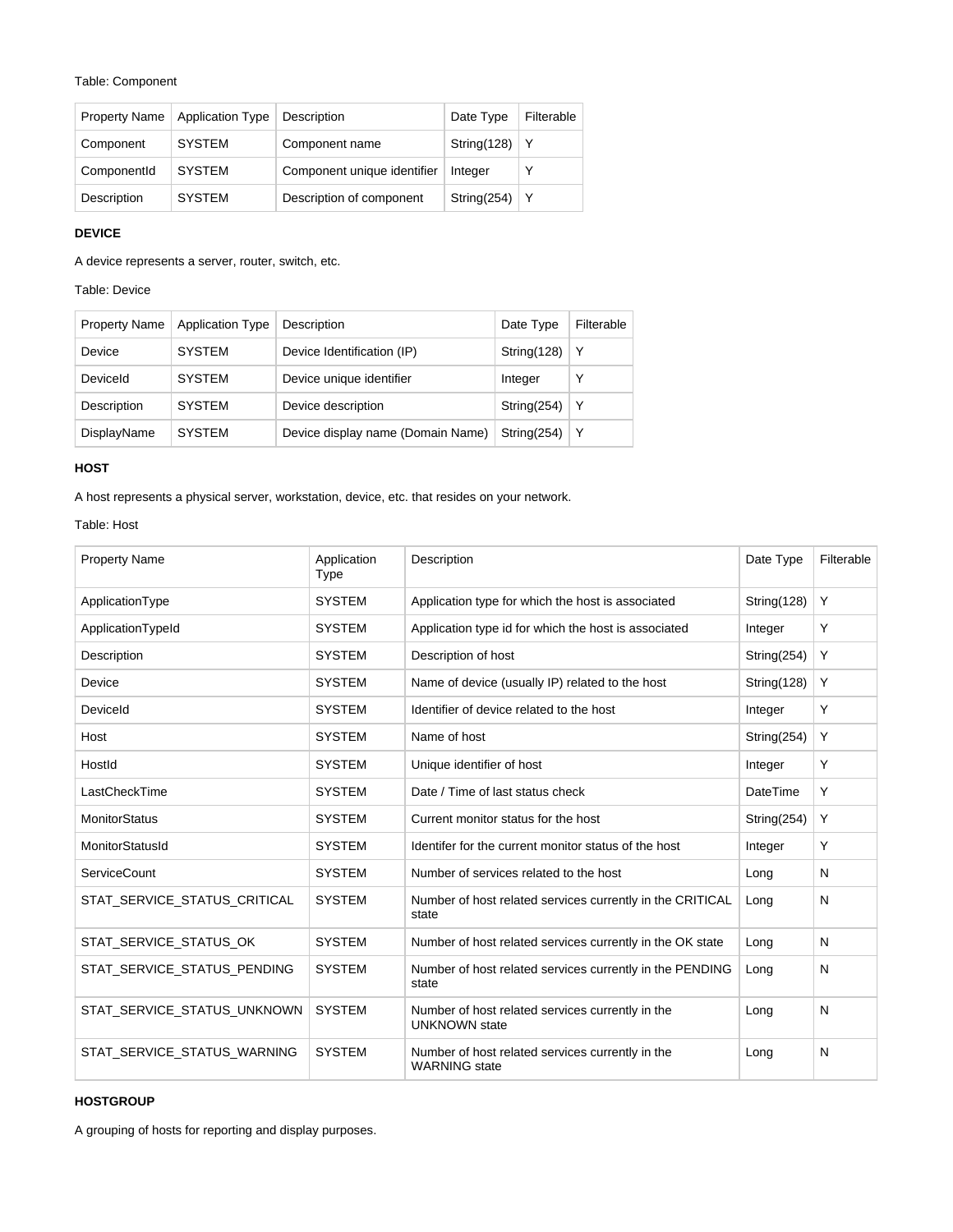# Table: Host Group

| <b>Property Name</b>         | Application<br>Type | Description                                                                    | Date Type   | Filterable |
|------------------------------|---------------------|--------------------------------------------------------------------------------|-------------|------------|
| ApplicationType              | <b>SYSTEM</b>       | Application type for which the hostgroup is associated.                        | String(128) | Y          |
| ApplicationTypeId            | <b>SYSTEM</b>       | Application type id for which the hostgroup is associated.                     | Integer     | Y          |
| Description                  | <b>SYSTEM</b>       | Description of hostgroup                                                       | String(254) | Y          |
| HostCount                    | <b>SYSTEM</b>       | Number of hosts related to the hostgroup                                       | Long        | N          |
| HostGroup                    | <b>SYSTEM</b>       | Hostgroup name                                                                 | String(254) | Y          |
| HostGroupId                  | <b>SYSTEM</b>       | Unique identifier of hostgroup                                                 | Integer     | Y          |
| <b>ServiceCount</b>          | <b>SYSTEM</b>       | Number of services related to the hostgroup                                    | Long        | N          |
| STAT_HOST_STATUS_DOWN        | <b>SYSTEM</b>       | Number of hostgroup related hosts currently in the DOWN<br>state               | Long        | N          |
| STAT HOST STATUS PENDING     | <b>SYSTEM</b>       | Number of hostgroup related hosts currently in the<br><b>PENDING</b> state     | Long        | N          |
| STAT_HOST_STATUS_UNREACHABLE | <b>SYSTEM</b>       | Number of hostgroup related hosts currently in the<br><b>UNREACHABLE</b> state | Long        | N          |
| STAT HOST STATUS UP          | <b>SYSTEM</b>       | Number of hostgroup related hosts currently in the UP<br>state                 | Long        | N          |
| STAT SERVICE STATUS CRITICAL | <b>SYSTEM</b>       | Number of hostgroup related services currently in the<br><b>CRITICAL</b> state | Long        | N          |
| STAT_SERVICE_STATUS_OK       | <b>SYSTEM</b>       | Number of hostgroup related services currently in the OK<br>state              | Long        | N          |
| STAT SERVICE STATUS PENDING  | <b>SYSTEM</b>       | Number of hostgroup related services currently in the<br><b>PENDING</b> state  | Long        | N          |
| STAT_SERVICE_STATUS_UNKNOWN  | <b>SYSTEM</b>       | Number of hostgroup related services currently in the<br><b>UNKNOWN</b> state  | Long        | N          |
| STAT_SERVICE_STATUS_WARNING  | <b>SYSTEM</b>       | Number of hostgroup related services currently in the<br><b>WARNING</b> state  | Long        | N          |

# **HOST\_STATUS**

Represents current state of a particular host.

# Table: Host Status

| <b>Property Name</b>      | Application<br>Type | Description                                                                                              | Date Type      | Filterable |
|---------------------------|---------------------|----------------------------------------------------------------------------------------------------------|----------------|------------|
| 30DayMovingAvg            | <b>NAGIOS</b>       |                                                                                                          | Double         | N          |
| ApplicationType           | <b>SYSTEM</b>       | Application type for which the host status is associated.                                                | String(128)    | Υ          |
| ApplicationTypeId         | <b>SYSTEM</b>       | Application type id for which the host status is associated.                                             | Integer        | Υ          |
| CheckType                 | <b>SYSTEM</b>       | Type of check (e.g. passive or active)                                                                   | String(254)    | Υ          |
| CheckTypeId               | <b>SYSTEM</b>       | Unique identifier of check type                                                                          | Integer        | Υ          |
| CurrentNotificationNumber | <b>NAGIOS</b>       |                                                                                                          | Integer        | N          |
| ExecutionTime             | <b>NAGIOS</b>       |                                                                                                          | Double         | N          |
| Host                      | <b>SYSTEM</b>       | Name of host related to the host status.                                                                 | String(254)    | Υ          |
| HostStatusId              | <b>SYSTEM</b>       | Unique identifier of host status. This id is also the id of the host for which<br>the status is related. | Integer        | Υ          |
| isAcknowledged            | <b>NAGIOS</b>       |                                                                                                          | <b>Boolean</b> | Υ          |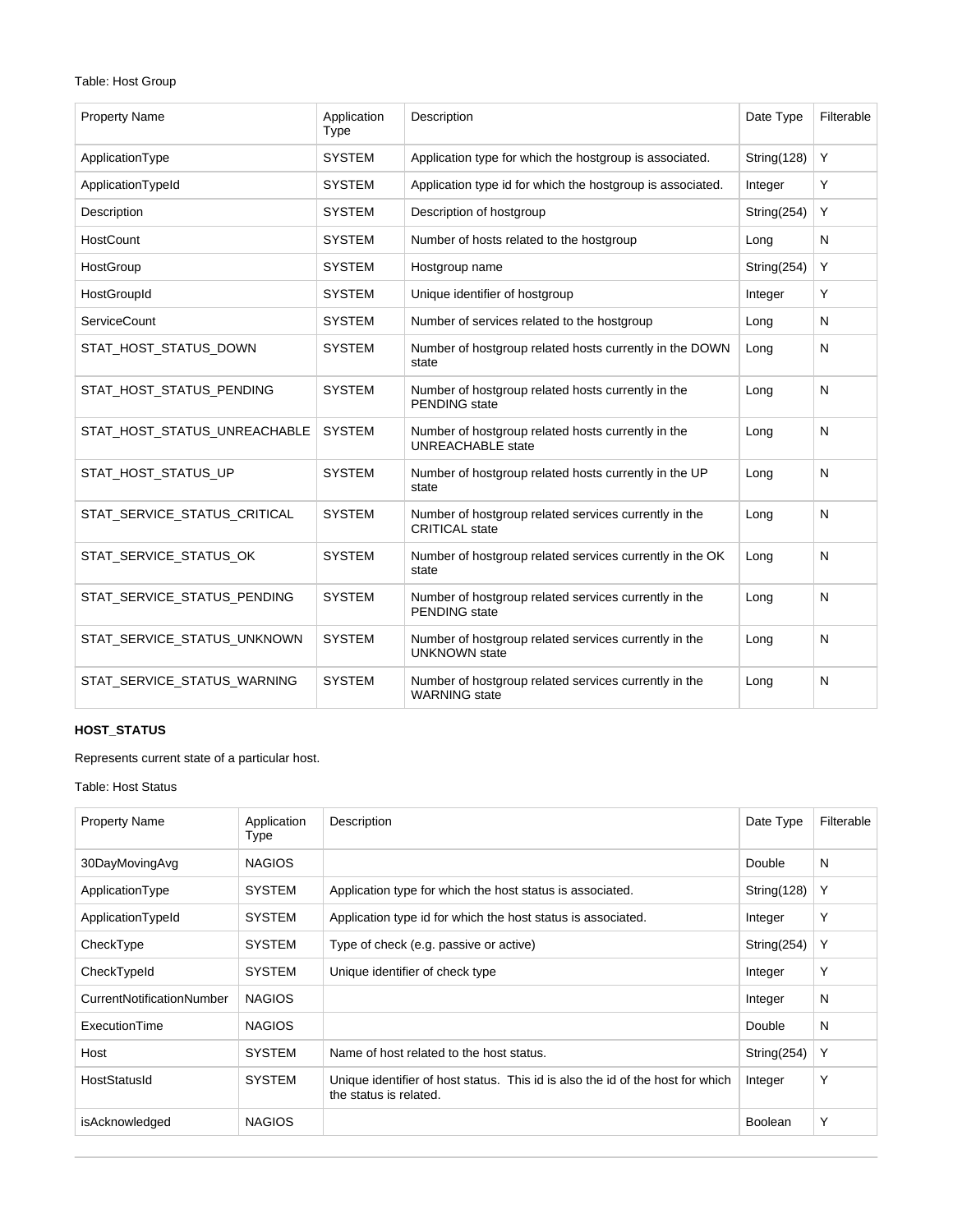| isChecksEnabled            | <b>NAGIOS</b> |                                               | Boolean          | N |
|----------------------------|---------------|-----------------------------------------------|------------------|---|
| isEventHandlersEnabled     | <b>NAGIOS</b> |                                               | <b>Boolean</b>   | N |
| isFailurePredictionEnabled | <b>NAGIOS</b> |                                               | Boolean          | N |
| isFlapDetectionEnabled     | <b>NAGIOS</b> |                                               | <b>Boolean</b>   | N |
| isHostFlapping             | <b>NAGIOS</b> |                                               | Boolean          | N |
| isNotificationsEnabled     | <b>NAGIOS</b> |                                               | <b>Boolean</b>   | N |
| isPassiveChecksEnabled     | <b>NAGIOS</b> |                                               | Boolean          | N |
| isProcessPerformanceData   | <b>NAGIOS</b> |                                               | <b>Boolean</b>   | N |
| LastCheckTime              | <b>SYSTEM</b> | Date / Time the host status was last checked. | DateTime         | Y |
| LastNotificationTime       | <b>NAGIOS</b> |                                               | DateTime         | N |
| LastPluginOutput           | <b>NAGIOS</b> |                                               | String<br>(TEXT) | N |
| LastStateChange            | <b>NAGIOS</b> |                                               | DateTime         | N |
| Latency                    | <b>NAGIOS</b> |                                               | Double           | N |
| <b>MonitorStatus</b>       | <b>SYSTEM</b> | Current host state                            | String(254)      | Υ |
| MonitorStatusId            | <b>SYSTEM</b> | Unique identifier of current host state       | Integer          | Y |
| PercentageStateChange      | <b>NAGIOS</b> |                                               | Double           | N |
| ScheduledDowntimeDepth     | <b>NAGIOS</b> |                                               | Integer          | N |
| TimeDown                   | <b>NAGIOS</b> |                                               | Long             | N |
| TimeUnreachable            | <b>NAGIOS</b> |                                               | Long             | N |
| TimeUp                     | <b>NAGIOS</b> |                                               | Long             | N |

# **LOG\_MESSAGE**

Event message which occurred in the system.

Table: Log Message

| <b>Property Name</b>  | Application<br>Type | Description                                                  | Date Type    | Filterable |
|-----------------------|---------------------|--------------------------------------------------------------|--------------|------------|
| AcknowledgeComment    | <b>NAGIOS</b>       |                                                              | String(TEXT) | N          |
| AcknowledgedBy        | <b>NAGIOS</b>       |                                                              | String(TEXT) | N          |
| ApplicationCode       | <b>NAGIOS</b>       |                                                              | String(TEXT) | N          |
| ApplicationName       | <b>NAGIOS</b>       |                                                              | String(TEXT) | N          |
| ApplicationSeverity   | <b>SYSTEM</b>       |                                                              | String(128)  | Υ          |
| ApplicationSeverityId | <b>SYSTEM</b>       |                                                              | Integer      | Υ          |
| ApplicationType       | <b>SYSTEM</b>       | Application type for which the log message is associated.    | String(128)  | Υ          |
| ApplicationTypeId     | <b>SYSTEM</b>       | Application type id for which the log message is associated. | Integer      | Υ          |
| Component             | <b>SYSTEM</b>       |                                                              | String(128)  | Y          |
| ComponentId           | <b>SYSTEM</b>       |                                                              | Integer      | Υ          |
| Device                | <b>SYSTEM</b>       | Device (IP) for which this log message is related.           | String(128)  | Υ          |
| DeviceDisplayName     | <b>SYSTEM</b>       | Device display name for which this log message is related.   | String(254)  | Υ          |
| Deviceld              | <b>SYSTEM</b>       | Unique identifier of device related to this log message.     | Integer      | Υ          |
| ErrorType             | <b>NAGIOS</b>       |                                                              | String(TEXT) | N          |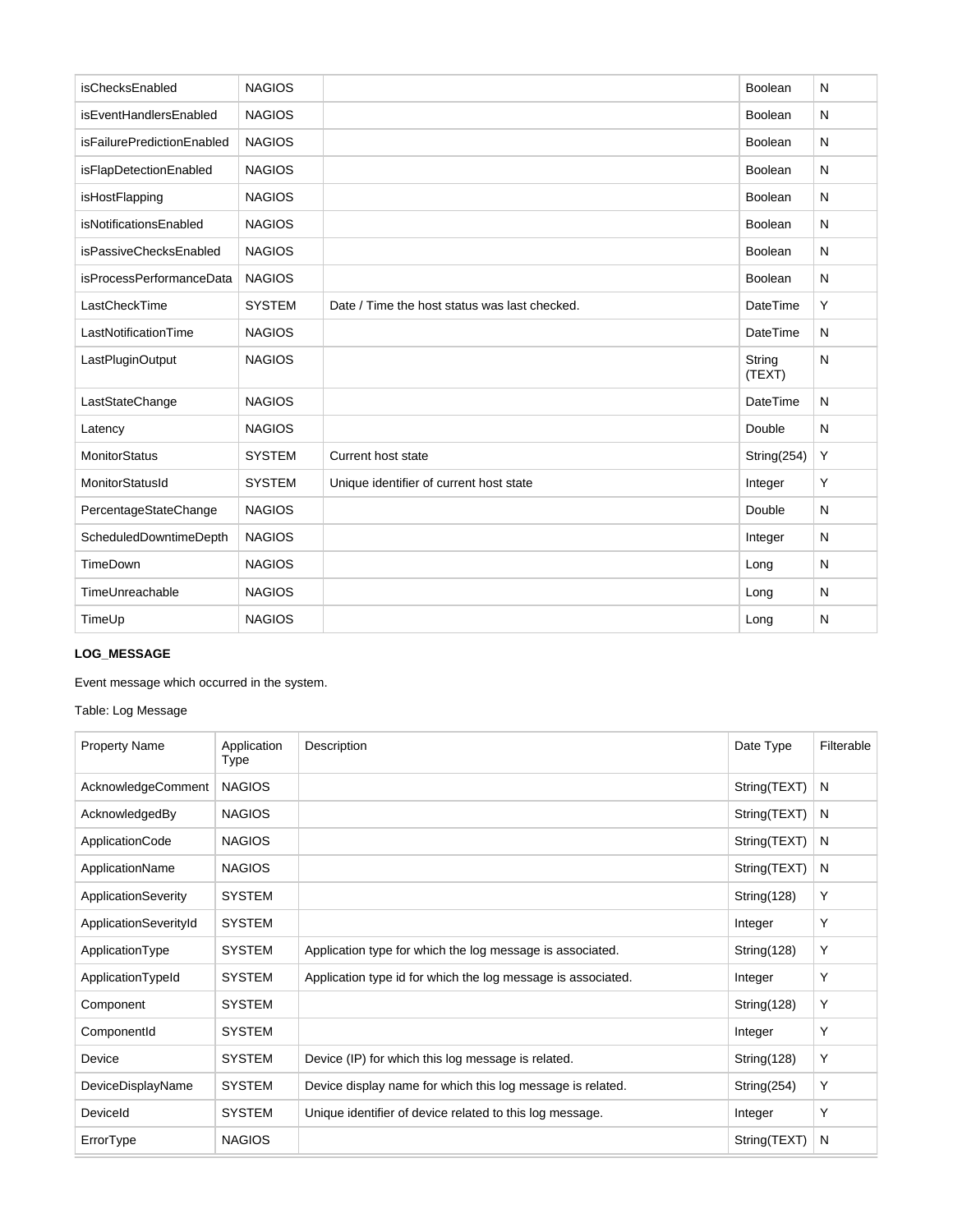| FirstInsertDate        | <b>SYSTEM</b> | Date / Time of the first occurrence of this log message                                                       | <b>DateTime</b> | Y |
|------------------------|---------------|---------------------------------------------------------------------------------------------------------------|-----------------|---|
| HostStatusId           | <b>SYSTEM</b> | Host status related to the log message. This field can be null if log<br>message is not related to a host.    | Integer         | Y |
| LastCheckTime          | <b>SYSTEM</b> | Date / Time of the last host status check. This field can be null if log<br>message is not related to a host. | DateTime        | Y |
| LastInsertDate         | <b>SYSTEM</b> | Date / Time of the last occurrance of this log message.                                                       | <b>DateTime</b> | Y |
| LoggerName             | <b>NAGIOS</b> |                                                                                                               | String(TEXT)    | N |
| LogMessageId           | <b>SYSTEM</b> | Unique identifier of the log message                                                                          | Integer         | Y |
| MessageCount           | <b>SYSTEM</b> | Number of times this log message has occurred when consolidating.                                             | Integer         | Y |
| <b>MonitorStatus</b>   | <b>SYSTEM</b> | Status of log message                                                                                         | String(254)     | Y |
| MonitorStatusId        | <b>SYSTEM</b> | Unique identifier of log message status.                                                                      | Integer         | Y |
| <b>OperationStatus</b> | <b>SYSTEM</b> | Current status of log message (e.g. OPEN, CLOSED, NOTIFIED, and<br>ACCEPTED)                                  | String(128)     | Y |
| OperationStatusId      | <b>SYSTEM</b> | Unique identifier of current status of log message                                                            | Integer         | Υ |
| Priority               | <b>SYSTEM</b> | Priority scale value of log message                                                                           | String(128)     | Y |
| PriorityId             | <b>SYSTEM</b> | Unique identifier of log message priority                                                                     | Integer         | Y |
| ReportDate             | <b>SYSTEM</b> | Date / Time log message was reported to Foundation.                                                           | <b>DateTime</b> | Υ |
| ServiceDescription     | <b>SYSTEM</b> | Name of service check for which the log message is related.                                                   | String(254)     | Υ |
| <b>ServiceStatusId</b> | <b>SYSTEM</b> | Unique identifier of service check                                                                            | Integer         | Y |
| Severity               | <b>SYSTEM</b> | Severity level related to the log message                                                                     | String(128)     | Y |
| SeverityId             | <b>SYSTEM</b> | Unique identifier of log message severity                                                                     | Integer         | Y |
| StateChanged           | <b>SYSTEM</b> | Boolean indicating whether the log message resulted from a state change                                       | <b>Boolean</b>  | Y |
| SubComponent           | <b>NAGIOS</b> |                                                                                                               | String(TEXT)    | N |
| <b>TextMessage</b>     | <b>SYSTEM</b> | Log message text                                                                                              | String(TEXT)    | Y |
| <b>TypeRule</b>        | <b>SYSTEM</b> |                                                                                                               | String(128)     | Υ |
| <b>TypeRuleId</b>      | <b>SYSTEM</b> |                                                                                                               | Integer         | Y |

# **MONITOR\_SERVER**

## Table: Monitor Server

| <b>Property Name</b> | <b>Application Type</b> | Description                         | Date Type   | Filterable |
|----------------------|-------------------------|-------------------------------------|-------------|------------|
| Description          | <b>SYSTEM</b>           | Description of monitor server       | String(254) | Υ          |
| IP                   | <b>SYSTEM</b>           | IP address of monitor server        | String(128) | Y          |
| MonitorServer        | <b>SYSTEM</b>           | Name of monitor server              | String(254) | Υ          |
| MonitorServerId      | <b>SYSTEM</b>           | Unique identifier of monitor server | Integer     | v          |

# **MONITOR\_STATUS**

Represents a monitor state for hosts, services, and log messages within Foundation. Available monitor statuses include OK, DOWN, UNREACHABLE, WARNING, CRITICAL, UNKNOWN, UP and PENDING.

# Table: Monitor Status

| <b>Property Name</b> | Application Type Description |                               | Date Type       | Filterable |
|----------------------|------------------------------|-------------------------------|-----------------|------------|
| Description          | <b>SYSTEM</b>                | Description of monitor status | String(254)   Y |            |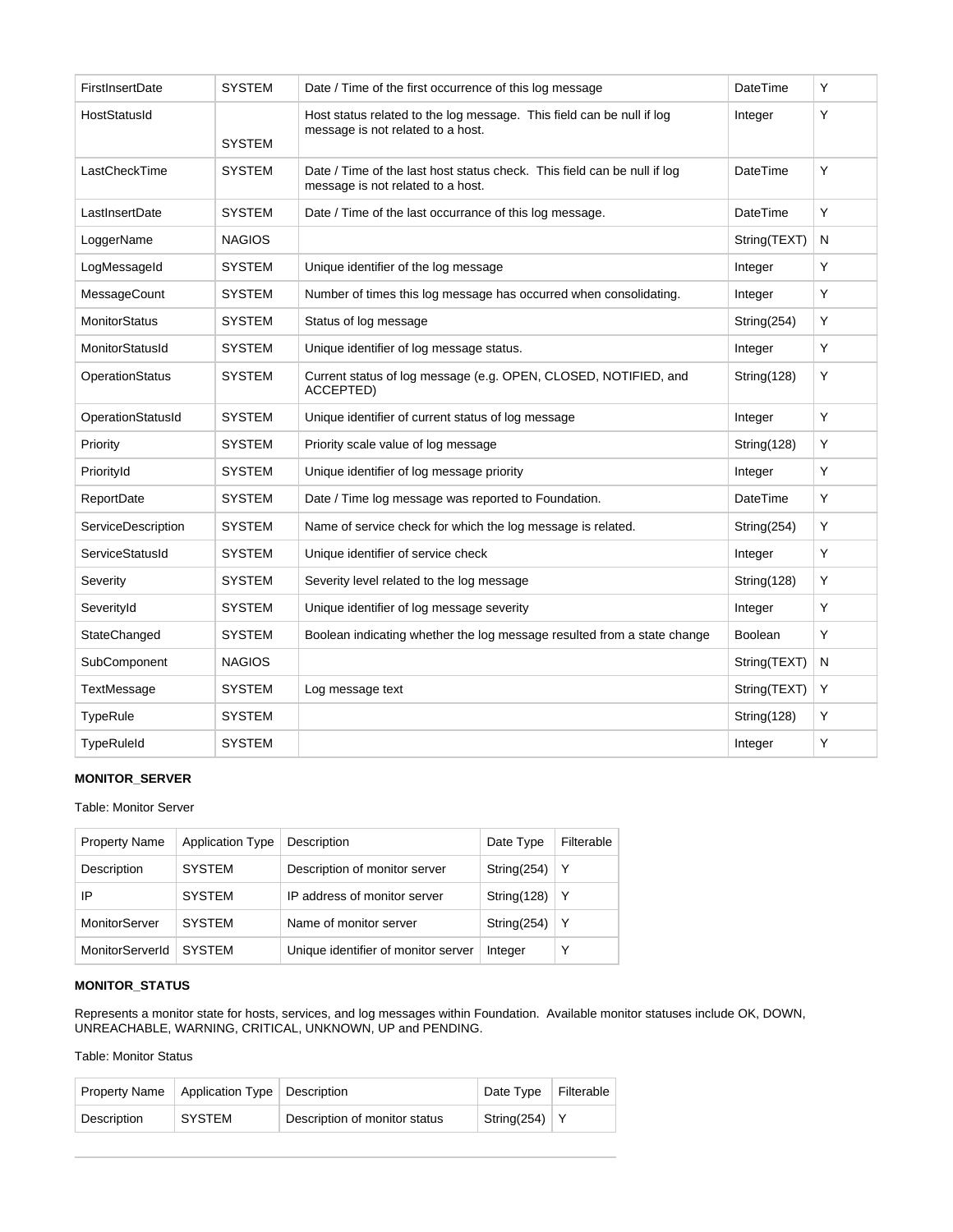| MonitorStatus            | <b>SYSTEM</b> | Unique name of monitor status                 | String(254)   Y |  |
|--------------------------|---------------|-----------------------------------------------|-----------------|--|
| MonitorStatusId   SYSTEM |               | Unique identifier of monitor status   Integer |                 |  |

# **OPERATION\_STATUS**

Represents a operation state of a log message within Foundation. Available operation statuses include OPEN, CLOSED, NOTIFIED, and ACCEPTED.

Table: Operation Status

| <b>Property Name</b>   | Application Type | Description                           | Date Type | Filterable   |
|------------------------|------------------|---------------------------------------|-----------|--------------|
| Description            | <b>SYSTEM</b>    | Description of operation status       | String    |              |
| <b>OperationStatus</b> | <b>SYSTEM</b>    | Unique name of operation status       | String    |              |
| OperationStatusId      | <b>SYSTEM</b>    | Unique identifier of operation status | Integer   | $\checkmark$ |

# **PRIORITY**

Represents a priority of a log message with Foundation. Available priority values include a range from 1 - 10 with one being the lowest priority.

Table: Priority

| <b>Property Name</b> | <b>Application Type</b> | Description                   | Date Type | Filterable  |
|----------------------|-------------------------|-------------------------------|-----------|-------------|
| Description          | <b>SYSTEM</b>           | Description of priority       | String    | $\check{ }$ |
| Priority             | <b>SYSTEM</b>           | Unique name of priority       | String    | $\check{ }$ |
| PriorityId           | <b>SYSTEM</b>           | Unique identifier or priority | Integer   | ٧           |

# **SERVICE\_STATUS**

Represents a service running on a host and its current status.

#### Table: Service Status

| <b>Property Name</b>       | <b>Application Type</b> | Description                                                    | Date Type      | Filterable |
|----------------------------|-------------------------|----------------------------------------------------------------|----------------|------------|
| 30DayMovingAvg             | <b>NAGIOS</b>           |                                                                | Double         | N          |
| ApplicationType            | <b>SYSTEM</b>           | Application type for which the service check is associated.    | String         | Y          |
| ApplicationTypeId          | <b>SYSTEM</b>           | Application type id for which the service check is associated. | Integer        | Y          |
| CheckType                  | <b>SYSTEM</b>           | Type of check (e.g. passive or active)                         | String         | Y          |
| CheckTypeId                |                         | Unique identifier of check type                                | Integer        | Υ          |
|                            | <b>SYSTEM</b>           |                                                                |                |            |
| CurrentNotificationNumber  | <b>NAGIOS</b>           |                                                                | Integer        | N          |
| Domain                     | <b>SYSTEM</b>           |                                                                |                |            |
| ExecutionTime              | <b>NAGIOS</b>           |                                                                | Double         | N          |
| Hostld                     | <b>SYSTEM</b>           | Unqiue host id for which the service check is related          | Integer        | Y          |
| HostName                   | <b>SYSTEM</b>           | Name of host for which the service check is related            | String         | Y          |
| isAcceptPassiveChecks      | <b>NAGIOS</b>           |                                                                | Boolean        | Y          |
| isChecksEnabled            | <b>NAGIOS</b>           |                                                                | Boolean        | N          |
| isEventHandlersEnabled     | <b>NAGIOS</b>           |                                                                | <b>Boolean</b> | N          |
| isFailurePredictionEnabled | <b>NAGIOS</b>           |                                                                | Boolean        | N          |
| isFlapDetectionEnabled     | <b>NAGIOS</b>           |                                                                | <b>Boolean</b> | N          |
| isNotificationsEnabled     | <b>NAGIOS</b>           |                                                                | <b>Boolean</b> | N          |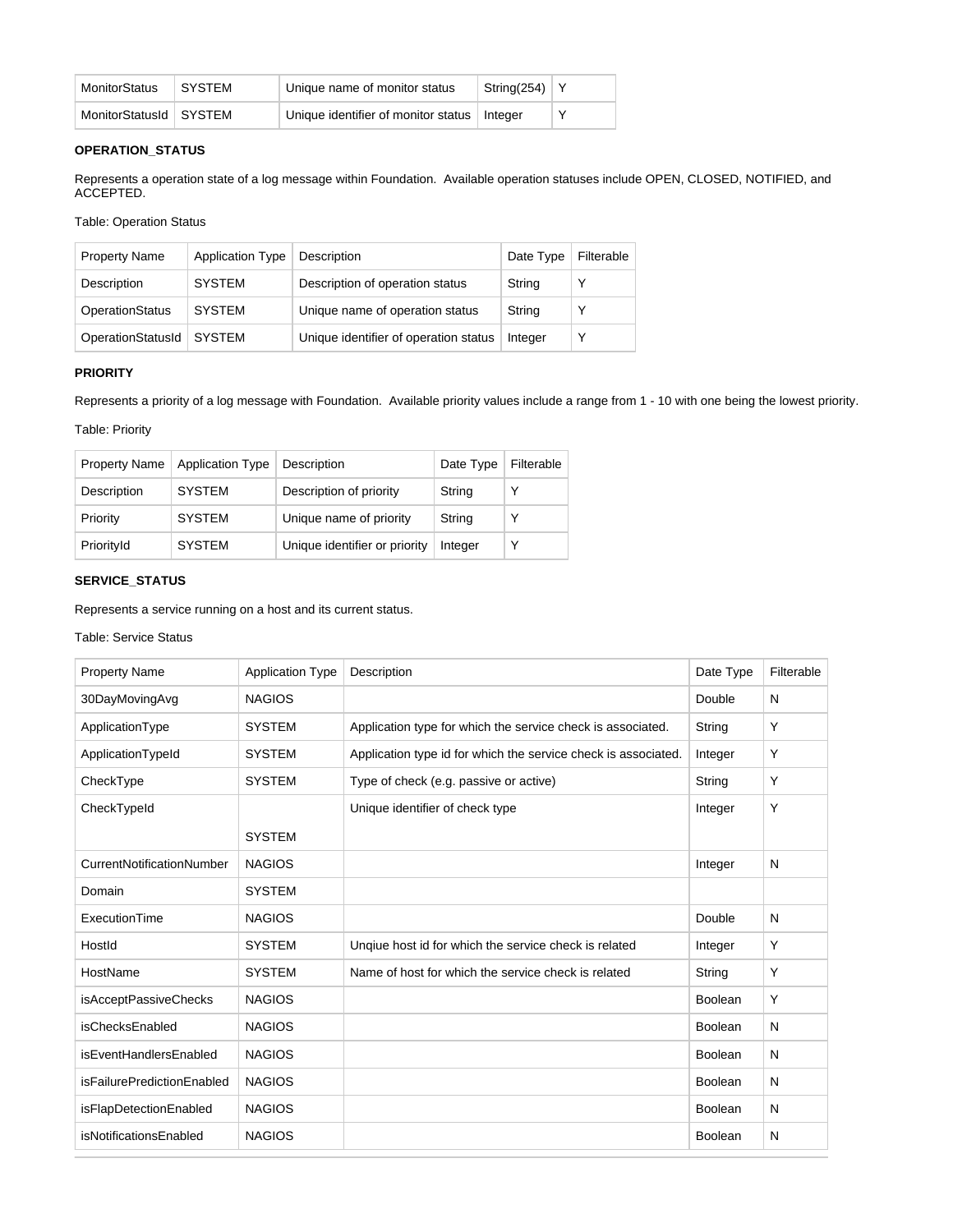| isObsessOverService      | <b>NAGIOS</b> |                                                  | Boolean         | N            |
|--------------------------|---------------|--------------------------------------------------|-----------------|--------------|
| isProblemAcknowledged    | <b>NAGIOS</b> |                                                  | Boolean         | N            |
| isProcessPerformanceData | <b>NAGIOS</b> |                                                  | <b>Boolean</b>  | N            |
| isServiceFlapping        | <b>NAGIOS</b> |                                                  | <b>Boolean</b>  | N            |
| LastCheckTime            | <b>SYSTEM</b> | Date / Time when the service check was performed | <b>DateTime</b> | Y            |
| LastHardState            | <b>SYSTEM</b> |                                                  | String          | Y            |
| LastHardStateId          | <b>SYSTEM</b> |                                                  | Integer         | Y            |
| LastNotificationTime     | <b>NAGIOS</b> |                                                  | DateTime        | N            |
| LastPluginOutput         | <b>NAGIOS</b> |                                                  | String          | N            |
| LastStateChange          | <b>NAGIOS</b> |                                                  | <b>DateTime</b> | N            |
| Latency                  | <b>NAGIOS</b> |                                                  | Double          | N            |
| MetricType               | <b>SYSTEM</b> |                                                  | String          | Y            |
| <b>MonitorStatus</b>     | <b>SYSTEM</b> | Current status result of service check           | String(254)     | Υ            |
| MonitorStatusId          | <b>SYSTEM</b> | Unique identifier of current status              | Integer         | Y            |
| NextCheckTime            | <b>SYSTEM</b> | Date / Time when the next check is scheduled     | <b>DateTime</b> | Y            |
| PercentageStateChange    | <b>NAGIOS</b> |                                                  | Double          | N            |
| RetryNumber              | <b>NAGIOS</b> |                                                  | Integer         | N            |
| ScheduledDowntimeDepth   | <b>NAGIOS</b> |                                                  | Integer         | N            |
| ServiceDescription       | <b>SYSTEM</b> | Name of service check                            | String(254)     | Y            |
| ServiceStatusId          | <b>SYSTEM</b> | Unique identifier of service check               | Integer         | Y            |
| <b>TimeCritical</b>      | <b>NAGIOS</b> |                                                  | Long            | $\mathsf{N}$ |
| <b>TimeOK</b>            | <b>NAGIOS</b> |                                                  | Long            | N            |
| TimeUnknown              | <b>NAGIOS</b> |                                                  | Long            | $\mathsf{N}$ |
| TimeWarning              | <b>NAGIOS</b> |                                                  | Long            | N            |

# **SEVERITY**

Represents a severity of a log message with Foundation. Available severity values include FATAL, HIGH, LOW, WARNING, PERFORMANCE, STATISTIC, SERIOUS, CRITICAL, OK, UNKNOWN, NORMAL, MAJOR, MINOR, INFORMATIONAL, UP, DOWN and UNREACHABLE

Table: Severity

| <b>Property Name</b> | <b>Application Type</b> | Description                   | Date Type   | Filterable |
|----------------------|-------------------------|-------------------------------|-------------|------------|
| Description          | <b>SYSTEM</b>           | Description of severity       | String(254) | l Y        |
| Severity             | <b>SYSTEM</b>           | Unique name of severity       | String(128) | ∣Y         |
| SeverityId           | <b>SYSTEM</b>           | Unique identifier of severity | Integer     |            |

# **STATE\_TYPE**

Coupled with Monitor status indicates the state of a host / service. Available values include HARD or SOFT.

Table: State Type

|             | Property Name   Application Type | Description                          | Date Type   | Filterable |
|-------------|----------------------------------|--------------------------------------|-------------|------------|
| Description | <b>SYSTEM</b>                    | Description of state type            | String(254) |            |
| StateType   | <b>SYSTEM</b>                    | Name of state type (e.g. HARD, SOFT) | String(254) |            |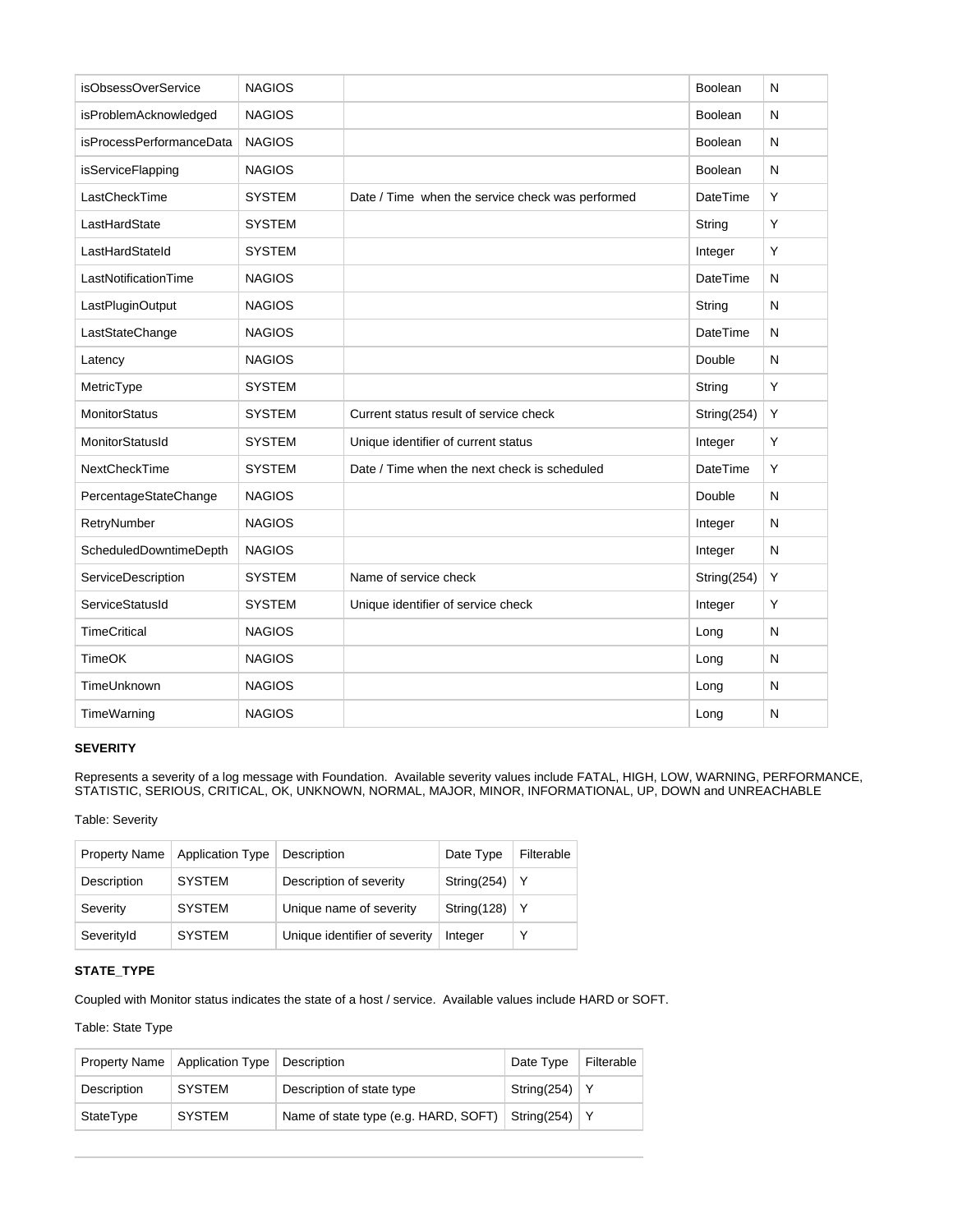| StateTypeId | SYSTEM | Unique identifier of state type | Integer |  |
|-------------|--------|---------------------------------|---------|--|
|             |        |                                 |         |  |

#### **TYPE\_RULE**

Table: Type Rule

| <b>Property Name</b> | <b>Application Type</b> | Description                    | Date Type   | Filterable |
|----------------------|-------------------------|--------------------------------|-------------|------------|
| Description          | <b>SYSTEM</b>           | Description of type rule       | String(254) | Y          |
| TypeRule             | <b>SYSTEM</b>           | Name of type rule              | String(128) | Υ          |
| TypeRuleId           | <b>SYSTEM</b>           | Unique identifier of type rule | Integer     |            |

#### **4.2 Statistical Entity Descriptions**

Statistic entities are different then the physical entities because they are calculated at run-time and are not directly persisted in the database. When querying a statistical entity, the query filter is actually a set of named parameters and not a set of entity properties. When building a query filter a report designer is actually defining the statistic entity query parameter values to pass to the query. Please note, the operator in statistical entity query filters should always be EQ and the logical operator is ignored.

The following tables are all the statistic entities that a report designer can query.

#### **HOST\_STATISTICS**

Table: Host Statistics

| <b>Property Name</b> | <b>Application Type</b> | Description                             | Date Type   | Filterable |
|----------------------|-------------------------|-----------------------------------------|-------------|------------|
| Count                | <b>SYSTEM</b>           | Number of hosts in the particular state | Lona        | N          |
| HostGroupName        | <b>SYSTEM</b>           | Name of host group                      | String(254) | N          |
| Name                 | <b>SYSTEM</b>           | Name of monitor status                  | String(254) | N          |

#### **Parameters**

All parameters are optional.

- ApplicationType: This parameter is currently ignored.
- HostGroupName: Possible values: Any host group name, null / empty for totals of all hostgroups, or "ALL" for all host group statistics.

## **LOG\_MESSAGE\_STATISTICS**

Table: Log Message Statistics

| Property<br>Name | Application<br>Type | Description                                                                                                   | Date Type   | Filterable |
|------------------|---------------------|---------------------------------------------------------------------------------------------------------------|-------------|------------|
| Count            | <b>SYSTEM</b>       | Number of log messages for the particular state                                                               | Long        | N          |
| Name             | <b>SYSTEM</b>       | Name of monitor status, priority, severity, operation status depending on the statistic<br>type being queried | String(254) | N          |

#### **Parameters**

All parameters are optional.

- ApplicationType: Application type to filter statistic count by.
- EndDate: Specifies the end date of the log message to be included in the statistic counts. Only log messages with a LastInsertDate equal to or less than will be included in the counts. If not provided the log messages with a LastInsertDate equal to or greater than the StartDate parameter value will be included in the counts.
- HostGroupName: If specified, only the log messages related to the specified host group will be in the statistic counts.
- HostName: If specified, only the log messages related to the specified host will be in the statistic count.
- StartDate: Specifies the start date of the log message to be included in the statistic counts. Only log messages with a LastInsertDate equal to or greater than will be included in the counts. If not provided the log messages with a LastInsertDate equal to or less than the EndDate parameter value will be included in the counts.
- StatisticType: Possible values: MonitorStatus, Priority, Severity, OperationStatus Defaults to MonitorStatus if not provided.

#### **SERVICE\_STATISTICS**

Table: Service Statistics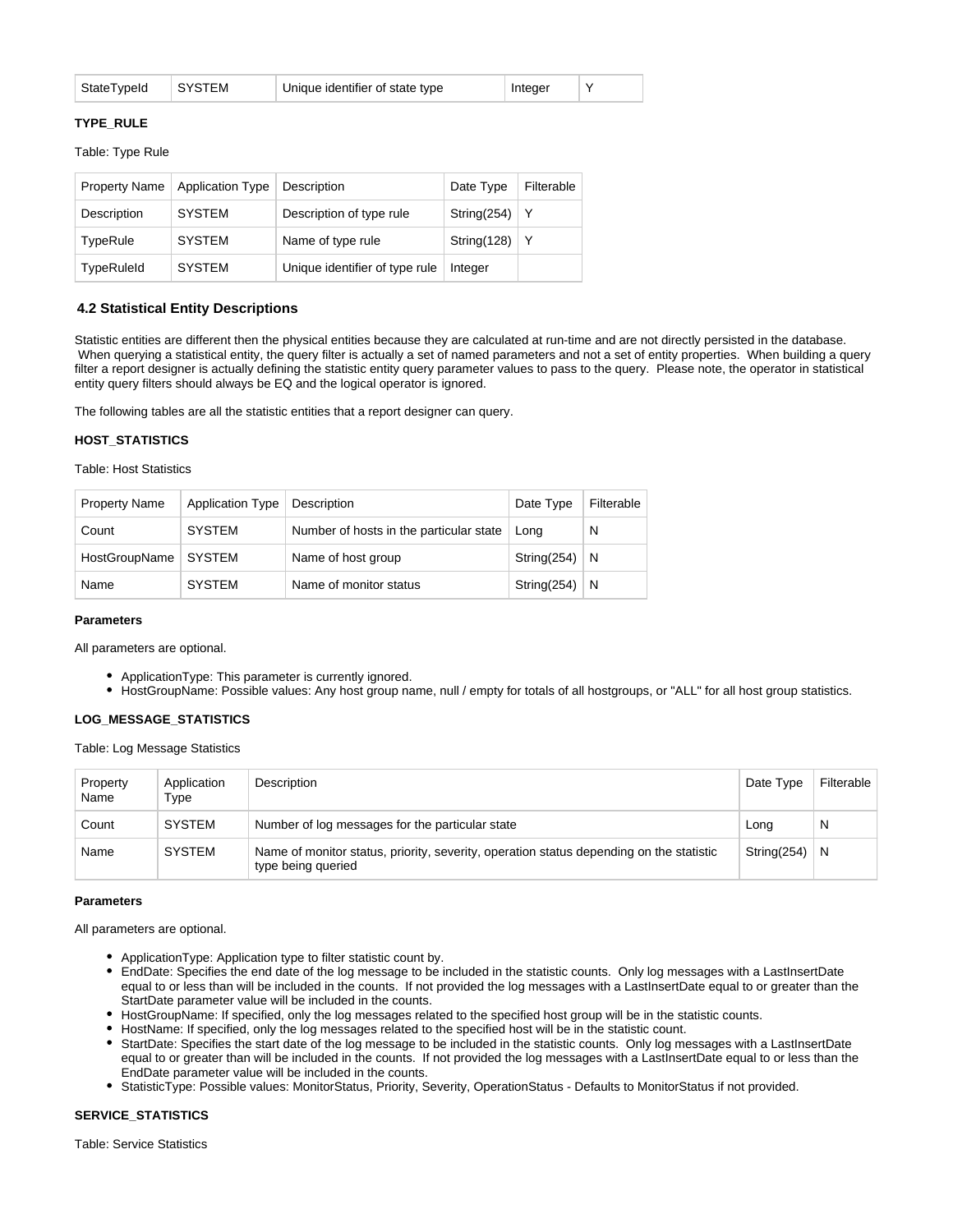| Property Name | Application Type | Description                                                   | Date Type   | Filterable |
|---------------|------------------|---------------------------------------------------------------|-------------|------------|
| Count         | SYSTEM           | Number of services in the particular state                    | Long        | N          |
| Name          | SYSTEM           | Name of monitor status                                        | String(254) | N          |
| OwnerName     | <b>SYSTEM</b>    | Host or Host Group Name depending on statistics being queried | String(254) | N          |

#### **Parameters**

All parameters are optional.

- ApplicationType: This parameter is currently ignored.
- HostGroupName: Possible values: Any host group name, null / empty for totals of all hostgroups, or "ALL" for all host groups.
- HostName: Possible values: Any host name, null for totals of all host, or "ALL" for all hosts.

## **HOST\_STATE\_TRANSITIONS**

Table: Host State Transitions

| <b>Property Name</b>     | Application<br>Type | Description                                                                                                                                                                         | Date Type   | Filterable   |
|--------------------------|---------------------|-------------------------------------------------------------------------------------------------------------------------------------------------------------------------------------|-------------|--------------|
| <b>EndTransitionDate</b> | <b>SYSTEM</b>       | Date and time host transitioned to a different state. Note - If the state for the host<br>did not change then the EndTransitionDate is the current date of the Foundation<br>server | DateTime    | <sub>N</sub> |
| FromState                | <b>SYSTEM</b>       | Monitor status that the host was in before transitioning to this state                                                                                                              | String(254) | N            |
| FromStateId              | <b>SYSTEM</b>       | Monitor status id of the state that the host was in before transitioning to this state                                                                                              | Integer     | N            |
| FromTransitionDate       | <b>SYSTEM</b>       | Date and time that the host transitioned to the from state                                                                                                                          | DateTime    | N            |
| Host                     | <b>SYSTEM</b>       | Name of host for which this state transition is related                                                                                                                             | String(254) | Y            |
| StateDuration            | <b>SYSTEM</b>       | Time in milliseconds that the host was or has been in the state                                                                                                                     | Long        | N            |
| ToState                  | <b>SYSTEM</b>       | Monitor status for this host state transition                                                                                                                                       | String(254) | N            |
| ToStateld                | <b>SYSTEM</b>       | Monitor status id for this host state transition                                                                                                                                    | Integer     | N            |
| <b>ToTransitionDate</b>  | <b>SYSTEM</b>       | Date and time that the host transitioned into this state                                                                                                                            | DateTime    |              |

## **Parameters**

Host parameter is required.

- Host: Name of host for which to query state transitions, this parameter is required.
- StartDate: Start date of state transitions to include, this parameter is optional and if not provided then all state transitions up to EndDate will be included.
- EndDate: End date of state transitions to include. Note that this value is not inclusive. For example to include state transitions up to January 1, 2007 provide an end date value of 01/02/2007 so transitions for January 1, 2007 will be included. This parameter is optional. If not provided all state transition from the StartDate to the current date time of the Foundation server will be returned.

#### **SERVICE\_STATE\_TRANSITIONS**

Table: Service State Transitions

| <b>Property Name</b> | Application<br>Type | <b>Description</b>                                                                                                                                                                         | Date Type   | Filterable |
|----------------------|---------------------|--------------------------------------------------------------------------------------------------------------------------------------------------------------------------------------------|-------------|------------|
| EndTransitionDate    | <b>SYSTEM</b>       | Date and time service transitioned to a different state. Note - If the state for the<br>service did not change then the EndTransitionDate is the current date of the<br>Foundation server. | DateTime    | N          |
| FromState            | <b>SYSTEM</b>       | Monitor status that the service was in before transitioning to this state                                                                                                                  | String(254) | N          |
| FromStateId          | <b>SYSTEM</b>       | Monitor status id of the state that the service was in before transitioning to this<br>state                                                                                               | Integer     | N          |
| FromTransitionDate   | <b>SYSTEM</b>       | Date and time that the service transitioned to the from state                                                                                                                              | DateTime    | N          |
| Host                 | <b>SYSTEM</b>       | Name of host for which this service state transition is related                                                                                                                            | String(254) | Y          |